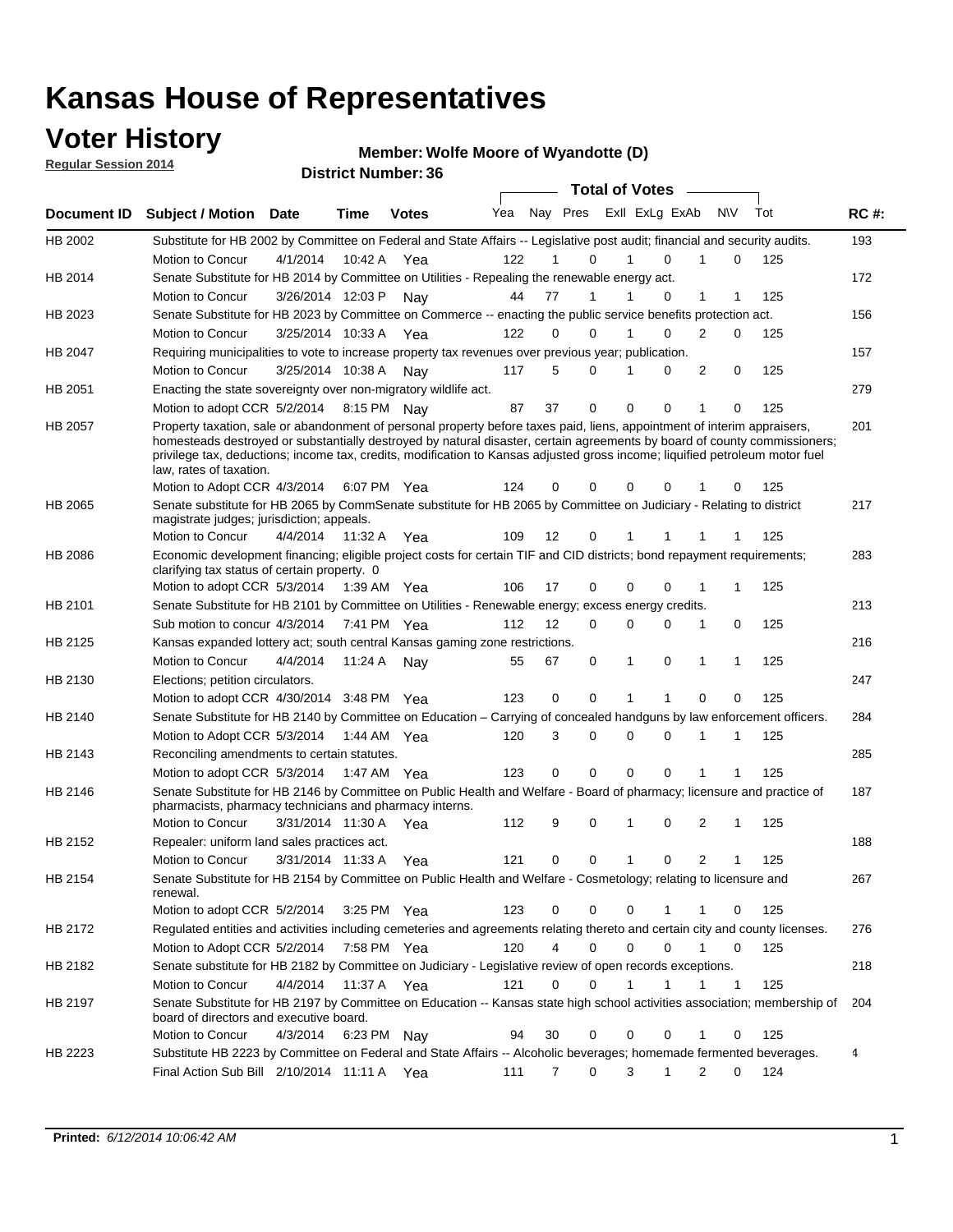| <b>Voter History</b><br><b>Regular Session 2014</b> |                                                                                                                                                                                                                                                                                                                                                                                                                                                                                                                                                                                                                                                                                                                                                                                                                                                                     |                       |      | Member: Wolfe Moore of Wyandotte (D) |     |       |                |                       |              |                             |   |           |               |             |
|-----------------------------------------------------|---------------------------------------------------------------------------------------------------------------------------------------------------------------------------------------------------------------------------------------------------------------------------------------------------------------------------------------------------------------------------------------------------------------------------------------------------------------------------------------------------------------------------------------------------------------------------------------------------------------------------------------------------------------------------------------------------------------------------------------------------------------------------------------------------------------------------------------------------------------------|-----------------------|------|--------------------------------------|-----|-------|----------------|-----------------------|--------------|-----------------------------|---|-----------|---------------|-------------|
|                                                     |                                                                                                                                                                                                                                                                                                                                                                                                                                                                                                                                                                                                                                                                                                                                                                                                                                                                     |                       |      | <b>District Number: 36</b>           |     |       |                |                       |              |                             |   |           |               |             |
|                                                     |                                                                                                                                                                                                                                                                                                                                                                                                                                                                                                                                                                                                                                                                                                                                                                                                                                                                     |                       |      |                                      |     |       |                | <b>Total of Votes</b> |              |                             |   |           |               |             |
| Document ID                                         | <b>Subject / Motion Date</b>                                                                                                                                                                                                                                                                                                                                                                                                                                                                                                                                                                                                                                                                                                                                                                                                                                        |                       | Time | <b>Votes</b>                         | Yea |       | Nay Pres       |                       |              | Exll ExLg ExAb              |   | <b>NV</b> | Tot           | <b>RC#:</b> |
| HB 2223                                             | Substitute for HB 2223 by Committee on Federal and State Affairs—Alcoholic beverages; homemade fermented beverages;<br>microbrewery gallonage expanded; liquor license length of citizenship.                                                                                                                                                                                                                                                                                                                                                                                                                                                                                                                                                                                                                                                                       |                       |      |                                      |     |       |                |                       |              |                             |   |           |               | 205         |
|                                                     | Motion to Concur                                                                                                                                                                                                                                                                                                                                                                                                                                                                                                                                                                                                                                                                                                                                                                                                                                                    | 4/3/2014              |      | 6:27 PM Yea                          | 115 |       | 9              | 0                     | 0            | $\mathbf 0$                 | 1 | 0         | 125           |             |
| HB 2231                                             | Senate Substitute for Substitute for HB 2231 by Committee on Ways and Means - Appropriations for FY 2014, FY 2015, FY<br>2016, FY 2017 and FY 2018 for various state agencies; capital improvement projects; claims against the state.                                                                                                                                                                                                                                                                                                                                                                                                                                                                                                                                                                                                                              |                       |      |                                      |     |       |                |                       |              |                             |   |           |               | 282         |
| HB 2246                                             | Motion to adopt CCR 5/2/2014 9:48 PM Nay<br>Substitute for HB 2246 by Committee on Commerce, Labor and Economic Development - Peer review for certain licensed                                                                                                                                                                                                                                                                                                                                                                                                                                                                                                                                                                                                                                                                                                      |                       |      |                                      | 70  | 54    |                | 0                     | $\Omega$     | $\Omega$                    | 1 | 0         | 125           | 38          |
|                                                     | technical professions.<br><b>EFA Sub Bill</b>                                                                                                                                                                                                                                                                                                                                                                                                                                                                                                                                                                                                                                                                                                                                                                                                                       | 2/21/2014 1:34 PM Yea |      |                                      | 120 |       | 0              | 0                     | 1            | 0                           | 2 | 1         | 124           |             |
| HB 2246                                             | Substitute for HB 2246 by Committee on Commerce, Labor and Economic Development - Peer review for certain licensed<br>technical professions.                                                                                                                                                                                                                                                                                                                                                                                                                                                                                                                                                                                                                                                                                                                        |                       |      |                                      |     |       |                |                       |              |                             |   |           |               | 260         |
|                                                     | Motion to Concur                                                                                                                                                                                                                                                                                                                                                                                                                                                                                                                                                                                                                                                                                                                                                                                                                                                    | 5/2/2014              |      | 11:40 A Yea                          | 124 |       | 0              | 0                     | 0            |                             | 0 | 0         | 125           |             |
| HB 2272                                             | Kansas expanded lottery act; southeast Kansas gaming zone; privilege fee and investment threshold amount reduced.                                                                                                                                                                                                                                                                                                                                                                                                                                                                                                                                                                                                                                                                                                                                                   |                       |      |                                      |     |       |                |                       |              |                             |   |           |               | 200         |
|                                                     | Motion to Concur                                                                                                                                                                                                                                                                                                                                                                                                                                                                                                                                                                                                                                                                                                                                                                                                                                                    | 4/2/2014              |      | 4:18 PM Yea                          | 84  | 36    |                | $\mathbf 0$           | 0            | 0                           | 1 | 4         | 125           |             |
| HB 2296                                             | Campaign finance; permitted uses of campaign funds; increased exemption amount for certain candidates; contributor<br>information; lobbyist filings.                                                                                                                                                                                                                                                                                                                                                                                                                                                                                                                                                                                                                                                                                                                |                       |      |                                      |     |       |                |                       |              |                             |   |           |               | 248         |
|                                                     | Motion to adopt CCR 4/30/2014 3:53 PM Yea                                                                                                                                                                                                                                                                                                                                                                                                                                                                                                                                                                                                                                                                                                                                                                                                                           |                       |      |                                      | 119 |       | 4              | 0                     | 1            |                             | 0 | 0         | 125           |             |
| HB 2296                                             | Campaign finance; permitted uses of campaign funds; increased exemption amount for certain candidates; contributor<br>information; lobbyist filings.                                                                                                                                                                                                                                                                                                                                                                                                                                                                                                                                                                                                                                                                                                                |                       |      |                                      |     |       |                |                       |              |                             |   |           |               | 287         |
|                                                     | Motion to Override<br>Veto                                                                                                                                                                                                                                                                                                                                                                                                                                                                                                                                                                                                                                                                                                                                                                                                                                          | 5/30/2014 10:24 A Yea |      |                                      | 96  |       | 5              | 0                     | 0            | 0                           | 0 | 24        | 125           |             |
| HB 2298                                             | Senate Sub for HB 2298 by Committee on Judiciary - Uniform controlled substances act. Senate Sub for HB 2298 by<br>Committee on Judiciary - Uniform controlled substances act.                                                                                                                                                                                                                                                                                                                                                                                                                                                                                                                                                                                                                                                                                      |                       |      |                                      |     |       |                |                       |              |                             |   |           |               | 209         |
|                                                     | Motion to Concur                                                                                                                                                                                                                                                                                                                                                                                                                                                                                                                                                                                                                                                                                                                                                                                                                                                    | 4/3/2014              |      | 6:40 PM Yea                          | 123 |       | 1              | 0                     | 0            | 0                           | 1 | 0         | 125           |             |
| HB 2303                                             | Relating to driver's license fees; driving under the influence equipment fund.                                                                                                                                                                                                                                                                                                                                                                                                                                                                                                                                                                                                                                                                                                                                                                                      |                       |      |                                      |     |       |                |                       |              |                             |   |           |               | 1           |
|                                                     | Motion to adopt CCR $1/22/2014$ 11:45 A Yea                                                                                                                                                                                                                                                                                                                                                                                                                                                                                                                                                                                                                                                                                                                                                                                                                         |                       |      |                                      | 109 | 11    |                | 0                     | $\mathbf{1}$ | 0                           | 4 | 0         | 125           |             |
| HB 2312                                             | Local governments; investment of idle funds; changes.                                                                                                                                                                                                                                                                                                                                                                                                                                                                                                                                                                                                                                                                                                                                                                                                               |                       |      |                                      |     |       |                |                       |              |                             |   |           |               | 253         |
|                                                     | Motion to Concur                                                                                                                                                                                                                                                                                                                                                                                                                                                                                                                                                                                                                                                                                                                                                                                                                                                    | 5/1/2014              |      | 4:31 PM Yea                          | 123 |       | $\overline{2}$ | 0                     | 0            | $\mathbf 0$                 | 0 | 0         | 125           |             |
| HB 2338                                             | Substitute for HB 2338 by Committee on Ways and Means - Judicial branch; supplemental appropriation for fiscal year 2015,<br>judiciary operations; increasing various docket fees and creating new docket fees; annually, allowing the allocation of a budget<br>for each judicial district court operations, chief judge would have the authority to expend funds as necessary to carry out the<br>functions of such district if such chief judge elected to do so, including establishing what court personnel are necessary and<br>their compensation; district court judges in judicial district elect chief judge and court of appeals judges elect chief judge of the<br>court of appeals; district judge and district magistrate judge vacancies; statutory authority for longevity bonus for judicial<br>branch employees repealed; nonseverability clause. |                       |      |                                      |     |       |                |                       |              |                             |   |           |               | 229         |
|                                                     | Motion to Adopt CCR 4/4/2014 7:17 PM Nay                                                                                                                                                                                                                                                                                                                                                                                                                                                                                                                                                                                                                                                                                                                                                                                                                            |                       |      |                                      |     | 66 57 |                |                       |              | $0 \quad 0 \quad 0 \quad 2$ |   |           | $0 \quad 125$ |             |
| HB 2378                                             | Senate Substitute for HB 2378 by Committee on Assessment and Taxation - Providing sales tax exemption for sales of certain 189<br>machinery and equipment used for surface mining activities.<br>Motion to Concur                                                                                                                                                                                                                                                                                                                                                                                                                                                                                                                                                                                                                                                   | 3/31/2014 11:35 A Yea |      |                                      | 117 |       | 4              | 0                     | 1            | 0                           | 2 | 1         | 125           |             |
|                                                     |                                                                                                                                                                                                                                                                                                                                                                                                                                                                                                                                                                                                                                                                                                                                                                                                                                                                     |                       |      |                                      |     |       |                |                       |              |                             |   |           |               |             |
| HB 2389                                             | Senate Substitute for HB 2389 by Committee on Judiciary - Crimes and criminal procedure; mistreatment of a dependent adult 277<br>or an elder person; RICO; warrants; discharge of certain persons; appeals.<br>Motion to Adopt CCR 5/2/2014                                                                                                                                                                                                                                                                                                                                                                                                                                                                                                                                                                                                                        |                       |      | 8:05 PM Yea                          | 123 |       | 1              | 0                     | 0            | 0                           | 1 | 0         | 125           |             |
| HB 2398                                             | Relating to the Kansas revised limited liability company act.                                                                                                                                                                                                                                                                                                                                                                                                                                                                                                                                                                                                                                                                                                                                                                                                       |                       |      |                                      |     |       |                |                       |              |                             |   |           |               | 28          |
|                                                     | <b>Final Action</b><br>Amended                                                                                                                                                                                                                                                                                                                                                                                                                                                                                                                                                                                                                                                                                                                                                                                                                                      | 2/21/2014 11:13 A Yea |      |                                      | 120 |       | 1              | 0                     | 1            | 0                           | 2 | 0         | 124           |             |
| HB 2402                                             | National day of the cowboy.                                                                                                                                                                                                                                                                                                                                                                                                                                                                                                                                                                                                                                                                                                                                                                                                                                         |                       |      |                                      |     |       |                |                       |              |                             |   |           |               | 163         |
|                                                     | <b>Final Action</b>                                                                                                                                                                                                                                                                                                                                                                                                                                                                                                                                                                                                                                                                                                                                                                                                                                                 | 3/26/2014 10:55 A     |      | Yea                                  | 116 |       | 7              | 0                     | 1            | 0                           | 1 | 0         | 125           |             |
| HB 2417                                             | Expansion of rural opportunity zones.                                                                                                                                                                                                                                                                                                                                                                                                                                                                                                                                                                                                                                                                                                                                                                                                                               |                       |      |                                      |     |       |                |                       |              |                             |   |           |               | 61          |
|                                                     | <b>Final Action</b><br>Amended                                                                                                                                                                                                                                                                                                                                                                                                                                                                                                                                                                                                                                                                                                                                                                                                                                      | 2/27/2014 10:16 A     |      | Yea                                  | 104 | 19    |                | 0                     | 0            | 0                           | 1 | 0         | 124           |             |

2/12/2014 Final Action Yea 124 11:20 A 121 0 0 0 20 1

Adult care home licensure act; removal of outdated rule and regulation reference.

HB 2418

6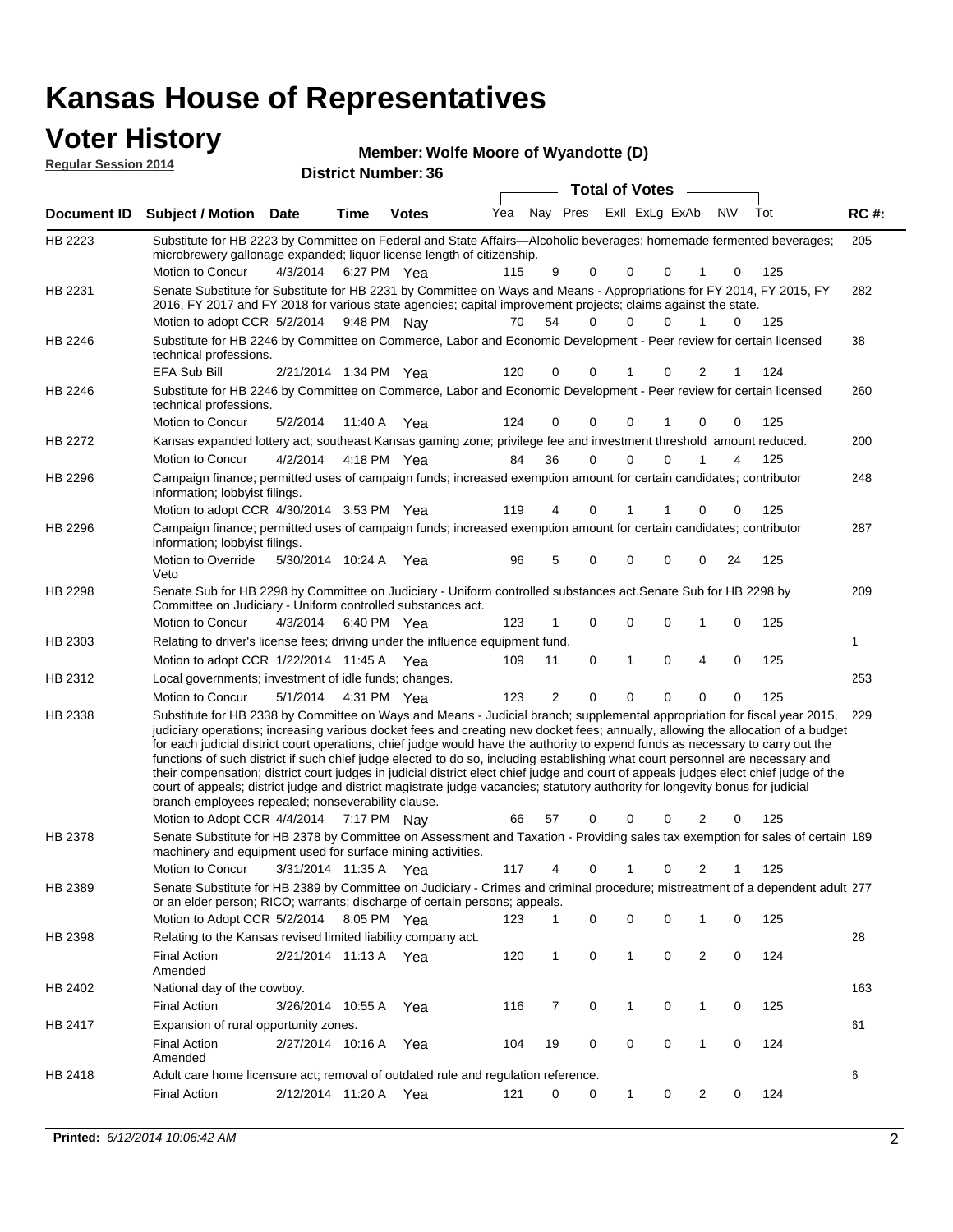### **Voter History**

**Regular Session 2014**

#### **Member: Wolfe Moore of Wyandotte (D)**

|             |                                                                                                                                                                                                                                                                                                                                                      |                       |             | <b>DISUILLINUIIIIDEI.JU</b> |     |             |          |             | <b>Total of Votes</b> |                |              |     |                |
|-------------|------------------------------------------------------------------------------------------------------------------------------------------------------------------------------------------------------------------------------------------------------------------------------------------------------------------------------------------------------|-----------------------|-------------|-----------------------------|-----|-------------|----------|-------------|-----------------------|----------------|--------------|-----|----------------|
| Document ID | <b>Subject / Motion Date</b>                                                                                                                                                                                                                                                                                                                         |                       | Time        | <b>Votes</b>                | Yea |             | Nay Pres |             | Exll ExLg ExAb        |                | <b>NV</b>    | Tot | <b>RC#:</b>    |
| HB 2418     | Kansas department for aging and disability services; adult care homes                                                                                                                                                                                                                                                                                |                       |             |                             |     |             |          |             |                       |                |              |     | 221            |
|             | Motion to Concur                                                                                                                                                                                                                                                                                                                                     | 4/4/2014              | 11:49 A     | Yea                         | 122 | 0           | 0        | 1           | 1                     | 1              | 0            | 125 |                |
| HB 2419     | City annexation; fire district territory; detachment.                                                                                                                                                                                                                                                                                                |                       |             |                             |     |             |          |             |                       |                |              |     | 120            |
|             | <b>Final Action</b>                                                                                                                                                                                                                                                                                                                                  | 3/17/2014 11:19 A     |             | Yea                         | 122 | 0           | 0        | $\mathbf 0$ | 0                     | 2              | $\mathbf{1}$ | 125 |                |
| HB 2419     | City annexation; fire district territory; detachment.                                                                                                                                                                                                                                                                                                |                       |             |                             |     |             |          |             |                       |                |              |     | 196            |
|             | Motion to Concur                                                                                                                                                                                                                                                                                                                                     | 4/2/2014              | 10:32 A     | Yea                         | 122 | 0           | 0        | $\mathbf 0$ | 0                     | 2              | $\mathbf{1}$ | 125 |                |
| HB 2420     | School crossing quards.                                                                                                                                                                                                                                                                                                                              |                       |             |                             |     |             |          |             |                       |                |              |     | 5              |
|             | <b>Final Action</b><br>Amended                                                                                                                                                                                                                                                                                                                       | 2/10/2014 11:12 A     |             | Yea                         | 118 | 0           | 0        | 3           | 1                     | 2              | 0            | 124 |                |
| HB 2420     | School crossing guards.                                                                                                                                                                                                                                                                                                                              |                       |             |                             |     |             |          |             |                       |                |              |     | 197            |
|             | Motion to Concur                                                                                                                                                                                                                                                                                                                                     | 4/2/2014              | 10:34 A     | Yea                         | 123 | 0           | 0        | 0           | 0                     | 2              | 0            | 125 |                |
| HB 2422     | Defining watercraft for purposes of taxation.                                                                                                                                                                                                                                                                                                        |                       |             |                             |     |             |          |             |                       |                |              |     | 14             |
|             | <b>Final Action</b><br>Amended                                                                                                                                                                                                                                                                                                                       | 2/14/2014 11:13 A     |             | Yea                         | 118 | 0           | 0        | 2           | $\mathbf 0$           | 4              | 0            | 124 |                |
| HB 2424     | Robert G. (Bob) Bethell interchange.                                                                                                                                                                                                                                                                                                                 |                       |             |                             |     |             |          |             |                       |                |              |     | 85             |
|             | <b>EFA Sub Bill</b>                                                                                                                                                                                                                                                                                                                                  | 2/27/2014 4:03 PM Yea |             |                             | 119 | 4           | 0        | 0           | $\mathbf 0$           | 1              | $\Omega$     | 124 |                |
| HB 2424     | Substitute for HB 2424 by Committee on Transportation - Designating the Robert G. (Bob) Bethell interchange; the SGT David 190<br>Enzbrenner memorial highway; t the Pack S Clair highway; the ancient Indian traders trail; the Harper county veterans<br>memorial highway; the Bonnie Huy memorial highway; the Bonnie Sharp memorial interchange. |                       |             |                             |     |             |          |             |                       |                |              |     |                |
|             | Motion to Concur                                                                                                                                                                                                                                                                                                                                     | 3/31/2014 11:37 A Yea |             |                             | 117 | 3           | 0        | 1           | 0                     | 2              | 2            | 125 |                |
| HB 2429     | Making the water conservation program part of and supplemental to the Kansas water appropriation act.                                                                                                                                                                                                                                                |                       |             |                             |     |             |          |             |                       |                |              |     | $\overline{7}$ |
|             | <b>Final Action</b><br>Amended                                                                                                                                                                                                                                                                                                                       | 2/12/2014 11:22 A     |             | Yea                         | 121 | $\mathbf 0$ | 0        | 1           | $\Omega$              | $\overline{2}$ | 0            | 124 |                |
| HB 2430     | Promoting employment across Kansas act; benefits.                                                                                                                                                                                                                                                                                                    |                       |             |                             |     |             |          |             |                       |                |              |     | 90             |
|             | EFA Sub Bill                                                                                                                                                                                                                                                                                                                                         | 2/27/2014 4:08 PM Yea |             |                             | 110 | 13          | 0        | 0           | 0                     | 1              | $\Omega$     | 124 |                |
| HB 2430     | Substitute for HB 2430 by Committee on Commerce, Labor and Economic Development - Promoting employment across<br>Kansas act; benefits.                                                                                                                                                                                                               |                       |             |                             |     |             |          |             |                       |                |              |     | 278            |
|             | Motion to adopt CCR 5/2/2014                                                                                                                                                                                                                                                                                                                         |                       | 8:09 PM Yea |                             | 114 | 10          | 0        | 0           | $\mathbf 0$           | 1              | 0            | 125 |                |
| HB 2433     | Relating to the Kansas uniform securities act.                                                                                                                                                                                                                                                                                                       |                       |             |                             |     |             |          |             |                       |                |              |     | 62             |
|             | <b>Final Action</b><br>Amended                                                                                                                                                                                                                                                                                                                       | 2/27/2014 10:17 A Yea |             |                             | 123 | 0           | 0        | $\mathbf 0$ | $\mathbf 0$           | 1              | 0            | 124 |                |
| HB 2433     | Relating to the Kansas uniform securities act.                                                                                                                                                                                                                                                                                                       |                       |             |                             |     |             |          |             |                       |                |              |     | 243            |
|             | Motion to adopt CCR 4/30/2014 3:27 PM Yea                                                                                                                                                                                                                                                                                                            |                       |             |                             | 123 | 0           | 0        | 1           | 1                     | 0              | 0            | 125 |                |
| HB 2436     | Substitute for HB 2436 by Committee on Vision 2020 - Boards of cosmetology and barbering; agreements on inspectors of<br>dual-licensed facilities.                                                                                                                                                                                                   |                       |             |                             |     |             |          |             |                       |                |              |     | 19             |
|             | Final Action Sub Bill 2/19/2014 11:32 A                                                                                                                                                                                                                                                                                                              |                       |             | Yea                         | 122 | 0           | 0        | 0           | $\Omega$              | 2              | 0            | 124 |                |
| HB 2436     | Substitute for HB 2436 by Committee on Vision 2020 - Boards of cosmetology and barbering; agreements on inspectors of<br>dual-licensed facilities.                                                                                                                                                                                                   |                       |             |                             |     |             |          |             |                       |                |              |     | 206            |
|             | Motion to Concur                                                                                                                                                                                                                                                                                                                                     | 4/3/2014              |             | 6:30 PM Yea                 | 117 | 7           | 0        | 0           | 0                     | 1              | 0            | 125 |                |
| HB 2440     | Emerging industry investment act; treatment of certain bioscience companies.                                                                                                                                                                                                                                                                         |                       |             |                             |     |             |          |             |                       |                |              |     | 39             |
|             | <b>Emergency Final</b><br>Action                                                                                                                                                                                                                                                                                                                     | 2/21/2014 1:36 PM Yea |             |                             | 116 | 4           | 0        | 1           | 0                     | 2              | $\mathbf{1}$ | 124 |                |
| HB 2442     | Escalating penalties for repeat felony evade and elude cases.                                                                                                                                                                                                                                                                                        |                       |             |                             |     |             |          |             |                       |                |              |     | 107            |
|             | EFA Sub Bill                                                                                                                                                                                                                                                                                                                                         | 2/27/2014 4:32 PM Yea |             |                             | 111 | 12          | 0        | 0           | 0                     | $\mathbf{1}$   | 0            | 124 |                |
| HB 2444     | Spendthrift trusts.                                                                                                                                                                                                                                                                                                                                  |                       |             |                             |     |             |          |             |                       |                |              |     | 36             |
|             | <b>Emergency Final</b><br><b>Action Amend</b>                                                                                                                                                                                                                                                                                                        | 2/21/2014 1:32 PM Yea |             |                             | 120 | 0           | 0        | 1           | 0                     | 2              | $\mathbf{1}$ | 124 |                |
| HB 2444     | Spendthrift trusts.                                                                                                                                                                                                                                                                                                                                  |                       |             |                             |     |             |          |             |                       |                |              |     | 198            |
|             | Motion to Concur                                                                                                                                                                                                                                                                                                                                     | 4/2/2014              | 10:37 A     | Yea                         | 123 | 0           | 0        | 0           | 0                     | $\overline{2}$ | 0            | 125 |                |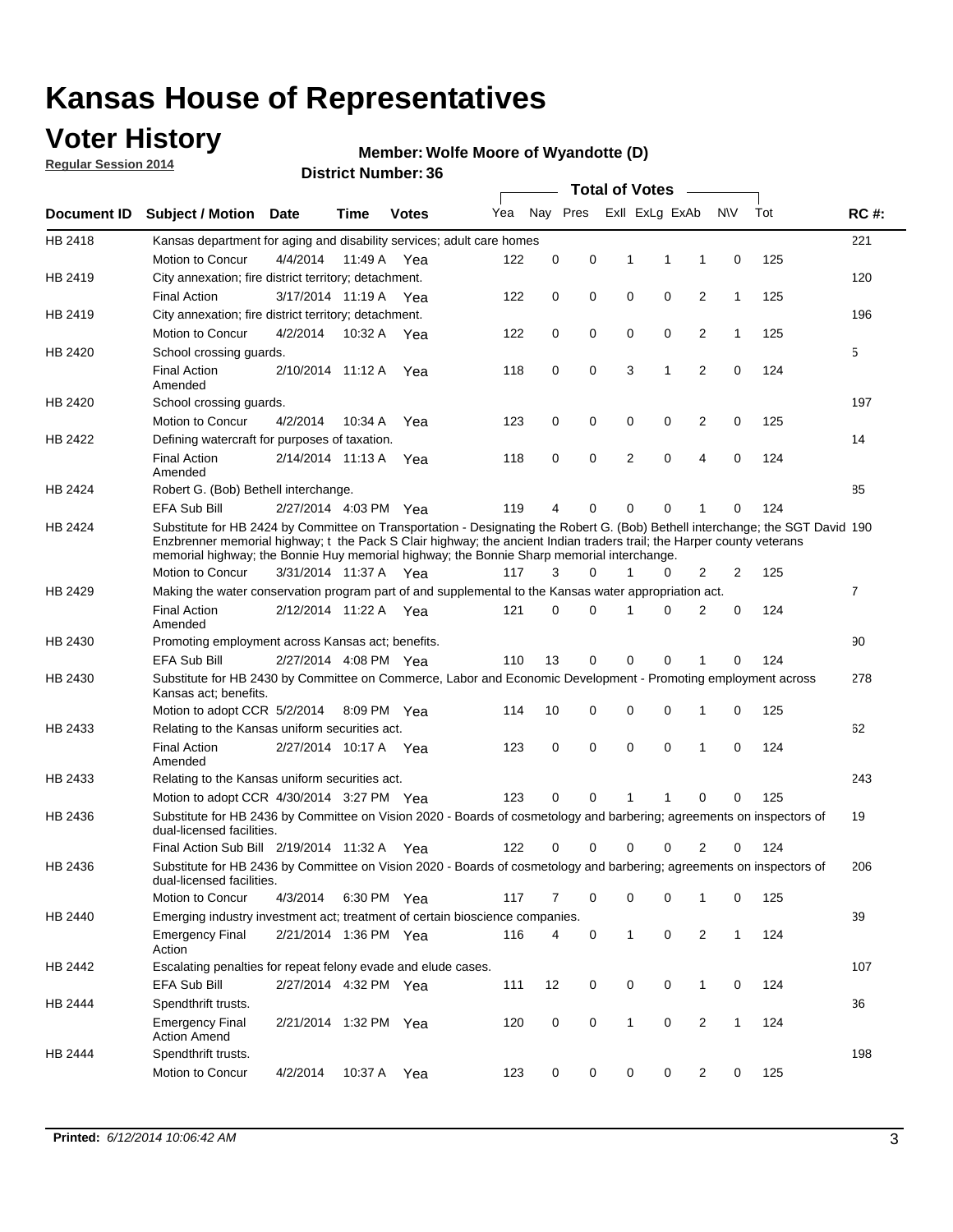#### **Voter History Regular Session 2014**

| Member: Wolfe Moore of Wyandotte (D) |  |  |  |
|--------------------------------------|--|--|--|
|--------------------------------------|--|--|--|

|         |                                                                                                                                                                                                                                                                                                                                 |                       |      |              |     |    |             | <b>Total of Votes</b> |                |             |                |             |     |             |
|---------|---------------------------------------------------------------------------------------------------------------------------------------------------------------------------------------------------------------------------------------------------------------------------------------------------------------------------------|-----------------------|------|--------------|-----|----|-------------|-----------------------|----------------|-------------|----------------|-------------|-----|-------------|
|         | Document ID Subject / Motion Date                                                                                                                                                                                                                                                                                               |                       | Time | <b>Votes</b> | Yea |    | Nay Pres    |                       | Exll ExLg ExAb |             |                | N\V         | Tot | <b>RC#:</b> |
| HB 2445 | Allowing for criminal discovery materials to be provided to defendant or defendant's counsel.                                                                                                                                                                                                                                   |                       |      |              |     |    |             |                       |                |             |                |             |     | 63          |
|         | <b>Final Action</b><br>Amended                                                                                                                                                                                                                                                                                                  | 2/27/2014 10:19 A Yea |      |              | 123 | 0  | 0           | $\mathbf 0$           |                | $\mathbf 0$ | 1              | 0           | 124 |             |
| HB 2446 | District courts; court trustee operations fund. judicial process; concerning sentencing dispositions, probation and postrelease<br>supervision; concerning expungement of driving under the influence and criminal refusal convictions; concerning trials,<br>conduct of jury after case is submitted.                          |                       |      |              |     |    |             |                       |                |             |                |             |     | 8           |
|         | <b>Final Action</b>                                                                                                                                                                                                                                                                                                             | 2/12/2014 11:23 A Yea |      |              | 121 | 0  | 0           |                       |                | 0           | 2              | 0           | 124 |             |
| HB 2446 | Senate Substitute for HB 2446 by Committee on Judiciary - Courts; allocating moneys from driver's license fees to judicial<br>branch nonjudicial salary adjustment fund; allowing chief justice to authorize expenditures from court trustee operations fund in<br>certain judicial districts; time limits for court decisions. |                       |      |              |     |    |             |                       |                |             |                |             |     | 239         |
|         | Motion to adopt CCR 4/30/2014 3:01 PM Yea                                                                                                                                                                                                                                                                                       |                       |      |              | 121 | 2  | 0           | 1                     |                | 1           | 0              | 0           | 125 |             |
| HB 2447 | Real property; trespass and liability.                                                                                                                                                                                                                                                                                          |                       |      |              |     |    |             |                       |                |             |                |             |     | 29          |
|         | <b>Final Action</b><br>Amended                                                                                                                                                                                                                                                                                                  | 2/21/2014 11:14 A Yea |      |              | 119 | 2  | $\mathbf 0$ | $\mathbf 1$           |                | $\mathbf 0$ | 2              | 0           | 124 |             |
| HB 2447 | Real property; trespass and liability.                                                                                                                                                                                                                                                                                          |                       |      |              |     |    |             |                       |                |             |                |             |     | 202         |
|         | Motion to Adopt CCR 4/3/2014                                                                                                                                                                                                                                                                                                    |                       |      | 6:10 PM Yea  | 122 | 2  | $\mathbf 0$ | $\mathbf 0$           |                | $\mathbf 0$ | 1              | 0           | 125 |             |
| HB 2448 | Interference with judicial process.                                                                                                                                                                                                                                                                                             |                       |      |              |     |    |             |                       |                |             |                |             |     | 30          |
|         | <b>Final Action</b>                                                                                                                                                                                                                                                                                                             | 2/21/2014 11:16 A Yea |      |              | 121 | 0  | 0           | $\mathbf 1$           |                | 0           | $\overline{2}$ | 0           | 124 |             |
| HB 2448 | Senate Substitute for HB 2448 by Committee on Judiciary - Updating provisions relating to the Kansas bureau of<br>investigation's DNA database; amending the crime of interference with                                                                                                                                         |                       |      |              |     |    |             |                       |                |             |                |             |     | 240         |
|         | Motion to adopt CCR 4/30/2014 3:10 PM Yea                                                                                                                                                                                                                                                                                       |                       |      |              | 116 | 7  | 0           | 1                     |                | 1           | 0              | 0           | 125 |             |
| HB 2451 | Electric utilities; creating the electric highway fee.                                                                                                                                                                                                                                                                          |                       |      |              |     |    |             |                       |                |             |                |             |     | 96          |
|         | <b>EFA Sub Bill</b>                                                                                                                                                                                                                                                                                                             | 2/27/2014 4:18 PM Nay |      |              | 64  | 59 | 0           | $\mathbf 0$           |                | 0           | 1              | 0           | 124 |             |
| HB 2451 | Substitute for HB 2451 by Committee on Transportation - Increasing registration fees for electric vehicles.                                                                                                                                                                                                                     |                       |      |              |     |    |             |                       |                |             |                |             |     | 207         |
|         | Motion to Concur                                                                                                                                                                                                                                                                                                                | 4/3/2014              |      | 6:34 PM Nay  | 94  | 30 | 0           | 0                     |                | 0           |                | 0           | 125 |             |
| HB 2452 | Substitute for HB 2452 by Committee on Transportation - Distinctive license plates; donate life, disabled veterans, rotary<br>international, Kansas horse council.                                                                                                                                                              |                       |      |              |     |    |             |                       |                |             |                |             |     | 41          |
|         | <b>EFA Sub Bill</b>                                                                                                                                                                                                                                                                                                             | 2/21/2014 1:39 PM Yea |      |              | 120 | 0  | 0           |                       |                | 0           | 2              | 1           | 124 |             |
| HB 2452 | Substitute for HB 2452 by Committee on Transportation - Distinctive license plates; donate life, disabled veterans, rotary<br>international, Kansas horse council, motorcycles.                                                                                                                                                 |                       |      |              |     |    |             |                       |                |             |                |             |     | 208         |
|         | Motion to Concur                                                                                                                                                                                                                                                                                                                | 4/3/2014              |      | 6:37 PM Yea  | 123 | 1  | $\mathbf 0$ | $\mathbf 0$           |                | 0           | 1              | 0           | 125 |             |
| HB 2453 | Protecting religious freedom regarding marriage.                                                                                                                                                                                                                                                                                |                       |      |              |     |    |             |                       |                |             |                |             |     | 9           |
|         | <b>Final Action</b><br>Amended                                                                                                                                                                                                                                                                                                  | 2/12/2014 11:28 A Nay |      |              | 72  | 49 | $\mathbf 0$ | $\overline{1}$        |                | $\Omega$    | 2              | 0           | 124 |             |
| HB 2455 | Property tax exemption for certain utility systems located on military installation.                                                                                                                                                                                                                                            |                       |      |              |     |    |             |                       |                |             |                |             |     | 108         |
|         | <b>Emergency Final</b><br><b>Action Amend</b>                                                                                                                                                                                                                                                                                   | 3/6/2014              |      | 11:23 A Yea  | 119 | 1  | 0           | $\overline{2}$        |                | 1           | 2              | 0           | 125 |             |
| HB 2456 | Property taxation; defining commercial and industrial machinery and equipment; motor vehicles, members of military service<br>and active guard and reservists.                                                                                                                                                                  |                       |      |              |     |    |             |                       |                |             |                |             |     | 49          |
|         | <b>Final Action</b><br>Amended                                                                                                                                                                                                                                                                                                  | 2/26/2014 11:32 A Nav |      |              | 100 | 23 | 0           | 0                     |                | 0           | 1              | 0           | 124 |             |
| HB 2463 | Creating civil liability for acts of terrorism; forfeiture of property related to violations of certain criminal acts.                                                                                                                                                                                                          |                       |      |              |     |    |             |                       |                |             |                |             |     | 50          |
|         | <b>Final Action</b><br>Amended                                                                                                                                                                                                                                                                                                  | 2/26/2014 11:33 A Yea |      |              | 123 | 0  | $\mathbf 0$ | $\mathbf 0$           |                | $\mathbf 0$ | $\mathbf{1}$   | $\mathbf 0$ | 124 |             |
| HB 2463 | Creating civil liability for acts of terrorism; forfeiture of property related to violations of certain criminal acts.                                                                                                                                                                                                          |                       |      |              |     |    |             |                       |                |             |                |             |     | 194         |
|         | Motion to Concur                                                                                                                                                                                                                                                                                                                | 4/1/2014              |      | 10:46 A Yea  | 123 | 0  | $\mathbf 0$ | 1                     |                | 0           | 1              | 0           | 125 |             |
| HB 2464 | Allowing banks, trust companies and savings and loans to claim the expensing deduction for privilege tax filers under the<br>Kansas income tax act.                                                                                                                                                                             |                       |      |              |     |    |             |                       |                |             |                |             |     | 15          |
|         | <b>Final Action</b><br>Amended                                                                                                                                                                                                                                                                                                  | 2/14/2014 11:14 A Yea |      |              | 118 | 0  | 0           | 2                     |                | 0           | 4              | 0           | 124 |             |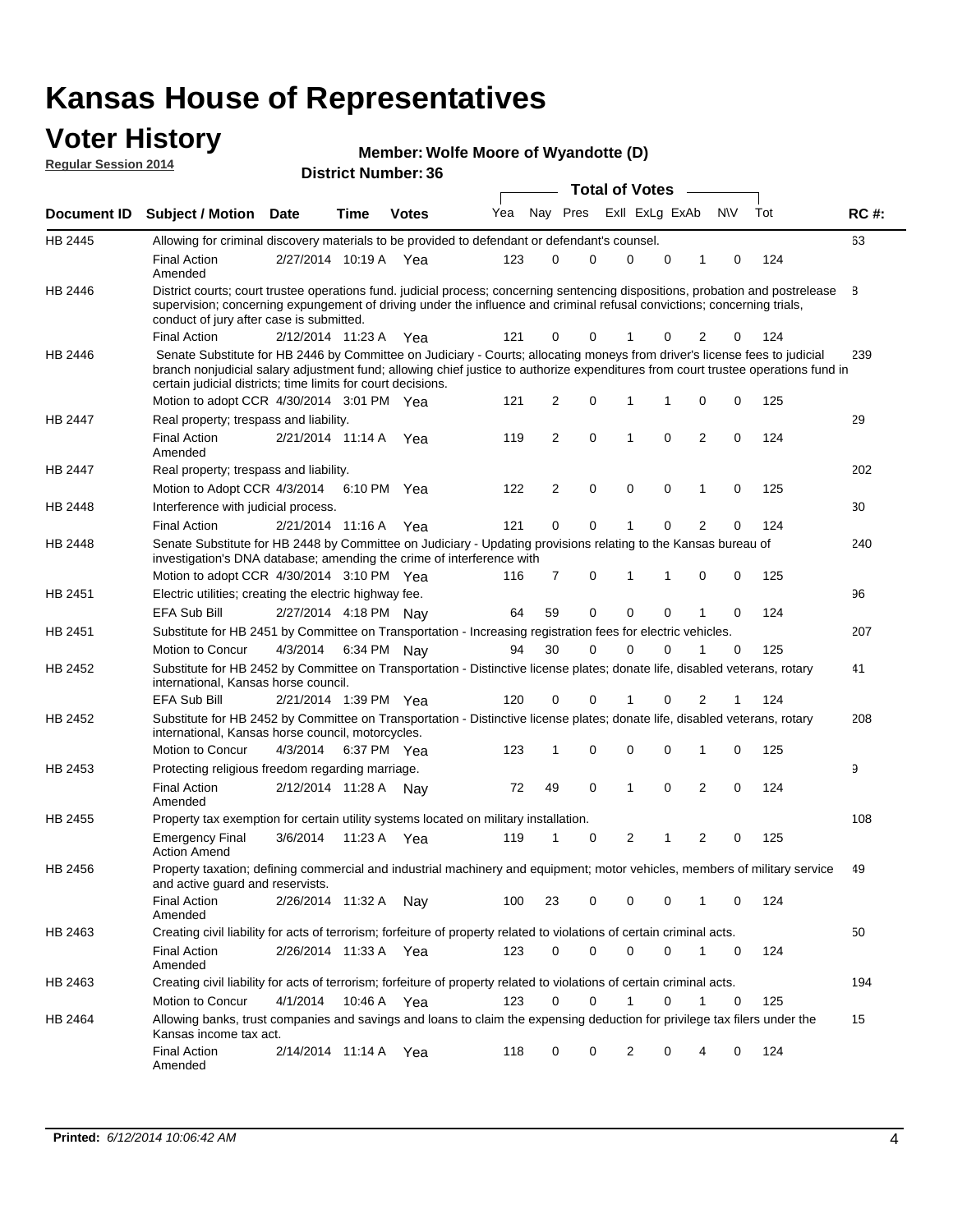### **Voter History**

**Regular Session 2014**

#### **Member: Wolfe Moore of Wyandotte (D)**

|                |                                                                                                                                                                             |                       |                   |              |     |                |          | <b>Total of Votes</b> |             |                |             |     |             |
|----------------|-----------------------------------------------------------------------------------------------------------------------------------------------------------------------------|-----------------------|-------------------|--------------|-----|----------------|----------|-----------------------|-------------|----------------|-------------|-----|-------------|
|                | Document ID Subject / Motion                                                                                                                                                | Date                  | Time              | <b>Votes</b> | Yea | Nay Pres       |          | Exll ExLg ExAb        |             |                | <b>NV</b>   | Tot | <b>RC#:</b> |
| HB 2466        | Relating to administrative procedure; judicial review.                                                                                                                      |                       |                   |              |     |                |          |                       |             |                |             |     | 37          |
|                | <b>Emergency Final</b><br><b>Action Amend</b>                                                                                                                               | 2/21/2014 1:33 PM Yea |                   |              | 118 | $\overline{2}$ | 0        | 1                     | $\mathbf 0$ | 2              | 1           | 124 |             |
| <b>HB 2470</b> | Purchasing authority for certain insurance by the state board of regents for state educational institutions.                                                                |                       |                   |              |     |                |          |                       |             |                |             |     | 16          |
|                | <b>Final Action</b>                                                                                                                                                         | 2/17/2014 11:20 A Yea |                   |              | 120 | 0              | 0        | 3                     | 0           | 1              | $\mathbf 0$ | 124 |             |
| HB 2475        | Personal financial literacy program as a requirement for high school graduation.                                                                                            |                       |                   |              |     |                |          |                       |             |                |             |     | 126         |
|                | <b>Final Action</b><br>Amended                                                                                                                                              | 3/19/2014 11:22 A Yea |                   |              | 110 | 12             | 0        | 0                     | 1           | 2              | 0           | 125 |             |
| HB 2478        | Venue for crimes committed with an electronic device.                                                                                                                       |                       |                   |              |     |                |          |                       |             |                |             |     | 51          |
|                | <b>Final Action</b>                                                                                                                                                         | 2/26/2014 11:34 A     |                   | Yea          | 123 | 0              | 0        | $\Omega$              | $\mathbf 0$ | 1              | 0           | 124 |             |
| HB 2479        | Removing 2015 sunset provision from law requiring ignition interlock device after first test failure or alcohol or drug-related<br>conviction.                              |                       |                   |              |     |                |          |                       |             |                |             |     | 115         |
|                | <b>Final Action</b><br>Amended                                                                                                                                              | 3/14/2014 11:14 A     |                   | Yea          | 117 | 0              | 0        | $\overline{2}$        | 1           | 4              | 1           | 125 |             |
| HB 2479        | Removing 2015 sunset provision from law requiring ignition interlock device after first test failure or alcohol or drug-related<br>conviction.                              |                       |                   |              |     |                |          |                       |             |                |             |     | 210         |
|                | Motion to Concur                                                                                                                                                            | 4/3/2014              |                   | 6:47 PM Yea  | 122 | $\overline{2}$ | 0        | $\mathbf 0$           | 0           | 1              | 0           | 125 |             |
| HB 2480        | Repealing the review of TeleKansas I.                                                                                                                                       |                       |                   |              |     |                |          |                       |             |                |             |     | 64          |
|                | <b>Final Action</b><br>Amended                                                                                                                                              | 2/27/2014 10:20 A     |                   | Yea          | 123 | 0              | 0        | $\mathbf 0$           | $\mathbf 0$ | 1              | 0           | 124 |             |
| HB 2480        | Repealing the review of TeleKansas I.                                                                                                                                       |                       |                   |              |     |                |          |                       |             |                |             |     | 250         |
|                | <b>Motion to Concur</b>                                                                                                                                                     | 5/1/2014              |                   | 1:54 PM Yea  | 123 | 1              | 0        | 0                     | 0           | 0              | 1           | 125 |             |
| HB 2482        | Authority of state corporation commission to intervene in court proceedings.                                                                                                |                       |                   |              |     |                |          |                       |             |                |             |     | 65          |
|                | <b>Final Action</b><br>Amended                                                                                                                                              | 2/27/2014 10:21 A     |                   | Yea          | 121 | 2              | 0        | 0                     | 0           | 1              | 0           | 124 |             |
| HB 2482        | Senate Substitute for HB 2482 by Committee on Utilities - Creating the energy efficiency investment act.                                                                    |                       |                   |              |     |                |          |                       |             |                |             |     | 211         |
|                | Motion to Concur                                                                                                                                                            | 4/3/2014 7:02 PM Yea  |                   |              | 99  | 25             | $\Omega$ | $\Omega$              | $\mathbf 0$ | 1              | 0           | 125 |             |
| HB 2487        | Construction of electric transmission lines and certificates of public convenience and necessity.                                                                           |                       |                   |              |     |                |          |                       |             |                |             |     | 66          |
|                | <b>Final Action</b><br>Amended                                                                                                                                              | 2/27/2014 10:22 A     |                   | Yea          | 113 | 10             | 0        | 0                     | 0           | 1              | 0           | 124 |             |
| HB 2487        | Relating to the powers and duties of the state corporation commission; construction of electric transmission lines and<br>certificates of public convenience and necessity. |                       |                   |              |     |                |          |                       |             |                |             |     | 254         |
|                | Sub motion to concur 5/1/2014                                                                                                                                               |                       |                   | 4:36 PM Yea  | 117 | 8              | 0        | 0                     | 0           | 0              | 0           | 125 |             |
| HB 2488        | Kansas electric transmission authority and the purpose and composition of the authority.                                                                                    |                       |                   |              |     |                |          |                       |             |                |             |     | 10          |
|                | <b>Final Action</b><br>Amended                                                                                                                                              | 2/12/2014 11:30 A     |                   | Yea          | 108 | 13             | 0        | 1                     | 0           | 2              | 0           | 124 |             |
| <b>HB 2488</b> | Kansas electric transmission authority and the purpose and composition of the authority.                                                                                    |                       |                   |              |     |                |          |                       |             |                |             |     | 158         |
|                | Motion to Concur                                                                                                                                                            |                       | 3/25/2014 10:43 A | Yea          | 107 | 15             | 0        | $\mathbf{1}$          | 0           | 2              | 0           | 125 |             |
| HB 2489        | Legislative review of exceptions to disclosure of public records.                                                                                                           |                       |                   |              |     |                |          |                       |             |                |             |     | 67          |
|                | <b>Final Action</b><br>Amended                                                                                                                                              | 2/27/2014 10:23 A Yea |                   |              | 122 | $\mathbf{1}$   | 0        | 0                     | 0           | 1              | 0           | 124 |             |
| HB 2490        | Criminal procedure; conduct of jury after case is submitted.                                                                                                                |                       |                   |              |     |                |          |                       |             |                |             |     | 31          |
|                | <b>Final Action</b><br>Amended                                                                                                                                              | 2/21/2014 11:17 A Yea |                   |              | 121 | 0              | 0        | $\mathbf{1}$          | 0           | 2              | $\mathbf 0$ | 124 |             |
| HB 2490        | Capital murder; attempt; murder in the first degree; sentencing.                                                                                                            |                       |                   |              |     |                |          |                       |             |                |             |     | 241         |
|                | Motion to adopt CCR 4/30/2014 3:16 PM Yea                                                                                                                                   |                       |                   |              | 123 | 0              | 0        | 1                     | 1           | 0              | 0           | 125 |             |
| HB 2491        | Kansas tort claims act; attorney may appear in small claims action.                                                                                                         |                       |                   |              |     |                |          |                       |             |                |             |     | 20          |
|                | <b>Final Action</b><br>Amended                                                                                                                                              | 2/19/2014 11:34 A Yea |                   |              | 120 | 2              | 0        | 0                     | 0           | $\overline{2}$ | 0           | 124 |             |
| HB 2491        | Kansas tort claims act; attorney may appear in small claims action.                                                                                                         |                       |                   |              |     |                |          |                       |             |                |             |     | 199         |
|                | Motion to Concur                                                                                                                                                            | 4/2/2014              |                   | 10:40 A Yea  | 121 | 2              | 0        | 0                     | 0           | $\overline{2}$ | 0           | 125 |             |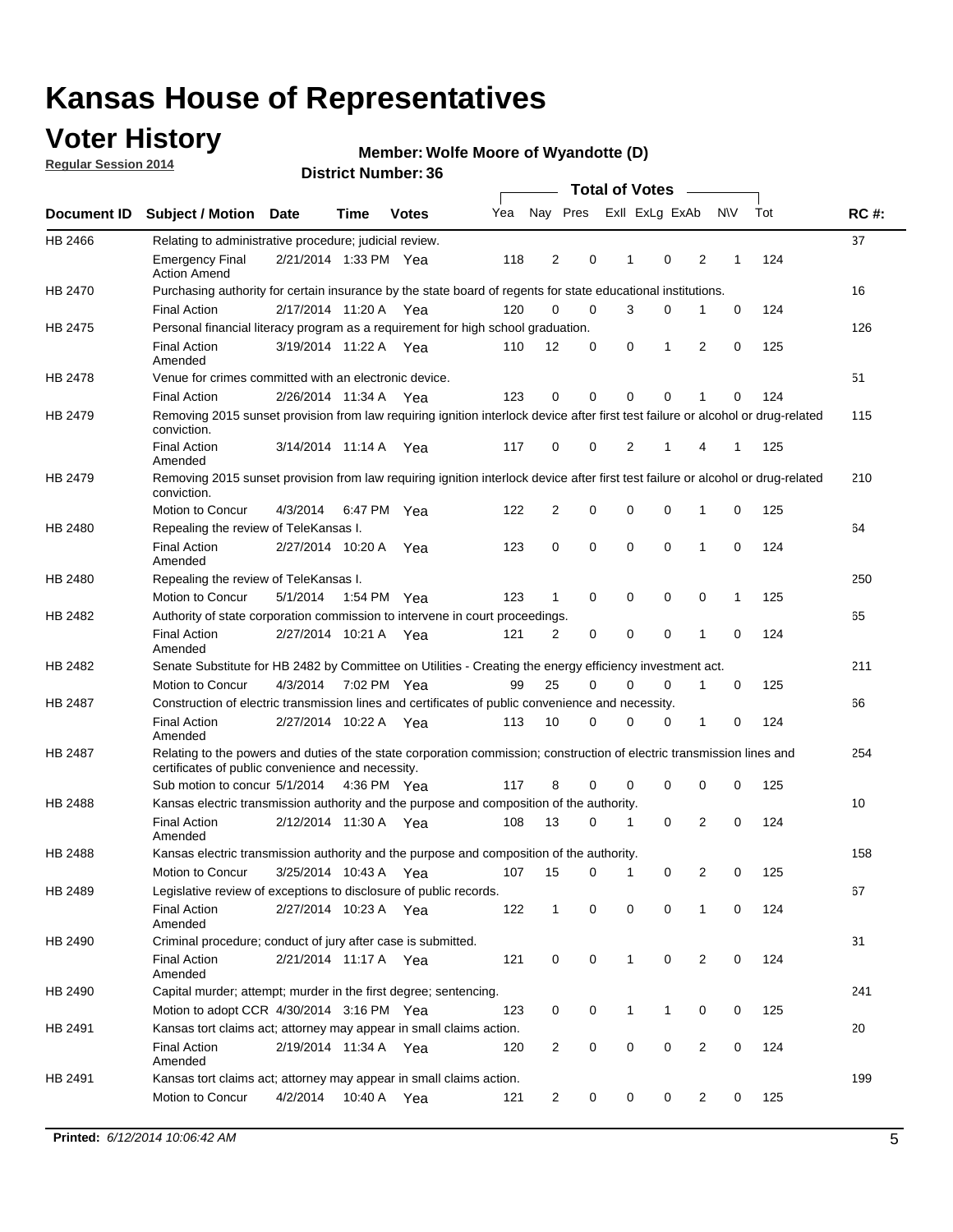### **Voter History**

**Regular Session 2014**

#### **Member: Wolfe Moore of Wyandotte (D)**

|                    |                                                                                                                                                                                                                                                        |                       |         |              |     |          |          | <b>Total of Votes</b> |              |              |              |     |              |
|--------------------|--------------------------------------------------------------------------------------------------------------------------------------------------------------------------------------------------------------------------------------------------------|-----------------------|---------|--------------|-----|----------|----------|-----------------------|--------------|--------------|--------------|-----|--------------|
| <b>Document ID</b> | <b>Subject / Motion Date</b>                                                                                                                                                                                                                           |                       | Time    | <b>Votes</b> | Yea | Nay Pres |          | Exll ExLg ExAb        |              |              | N\V          | Tot | <b>RC#:</b>  |
| HB 2493            | Relating to surety regulation, appearance bonds and unlawful sexual relations.                                                                                                                                                                         |                       |         |              |     |          |          |                       |              |              |              |     | 23           |
|                    | <b>Final Action</b><br>Amended                                                                                                                                                                                                                         | 2/20/2014 11:14 A     |         | Yea          | 113 | 10       | 0        | 0                     | $\mathbf 0$  | 0            | 1            | 124 |              |
| HB 2495            | Concerning sentencing dispositions, probation and postrelease supervision.                                                                                                                                                                             |                       |         |              |     |          |          |                       |              |              |              |     | 24           |
|                    | Final Action<br>Amended                                                                                                                                                                                                                                | 2/20/2014 11:17 A Yea |         |              | 122 |          | 0        | $\mathbf 0$           | $\mathbf 0$  | 0            |              | 124 |              |
| HB 2501            | Human trafficking and related crimes; penalties for buying sexual relations; records and reporting by courts; staff secure facility 25<br>requirements.                                                                                                |                       |         |              |     |          |          |                       |              |              |              |     |              |
|                    | <b>Final Action</b><br>Amended                                                                                                                                                                                                                         | 2/20/2014 11:18 A Yea |         |              | 123 | 0        | 0        | $\mathbf 0$           | $\Omega$     | 0            | 1            | 124 |              |
| HB 2502            | Allowing victim notification on status change of person confined.                                                                                                                                                                                      |                       |         |              |     |          |          |                       |              |              |              |     | 26           |
|                    | <b>Final Action</b>                                                                                                                                                                                                                                    | 2/20/2014 11:20 A Yea |         |              | 123 | 0        | 0        | $\mathbf 0$           | $\mathbf 0$  | $\Omega$     |              | 124 |              |
| HB 2503            | Substitute for HB 2503 by Committee on Federal and State Affairs -- Carrying of concealed handguns by law enforcement<br>officers.                                                                                                                     |                       |         |              |     |          |          |                       |              |              |              |     | 230          |
|                    | Final Action Sub Bill 4/5/2014                                                                                                                                                                                                                         |                       | 10:22 A | Yea          | 119 |          | 0        | $\Omega$              | $\Omega$     | 4            |              | 125 |              |
| HB 2504            | Repealing outdated provisions relating to the purchase of certain real estate by the department of corrections.                                                                                                                                        |                       |         |              |     |          |          |                       |              |              |              |     | 18           |
|                    | <b>Final Action</b>                                                                                                                                                                                                                                    | 2/19/2014 11:31 A Yea |         |              | 122 | $\Omega$ | $\Omega$ | $\Omega$              | $\Omega$     | 2            | 0            | 124 |              |
| HB 2506            | Repealing K.S.A. 72-60b03, the effective date of the midwestern higher education compact act.                                                                                                                                                          |                       |         |              |     |          |          |                       |              |              |              |     | 52           |
|                    | <b>Final Action</b>                                                                                                                                                                                                                                    | 2/26/2014 11:35 A Yea |         |              | 122 |          | $\Omega$ | $\Omega$              | $\Omega$     | 1            | 0            | 124 |              |
| HB 2506            | Senate Substitute for HB 2506 by Committee on Ways and Means - Education; appropriations for FY 2014 and FY 2015 for<br>various state agencies; amendments concerning postsecondary education; amendments to provisions relating to school<br>finance. |                       |         |              |     |          |          |                       |              |              |              |     | 238          |
|                    | Motion to Adopt CCR 4/6/2014                                                                                                                                                                                                                           |                       | 9:45 PM | Nav          | 63  | 57       | 0        | $\mathbf 0$           | 0            | 4            | 1            | 125 |              |
| HB 2509            | Emergency medical services amendments.                                                                                                                                                                                                                 |                       |         |              |     |          |          |                       |              |              |              |     | 101          |
|                    | <b>Emergency Final</b><br><b>Action Amend</b>                                                                                                                                                                                                          | 2/27/2014 4:24 PM Yea |         |              | 123 | 0        | 0        | $\mathbf 0$           | $\mathbf 0$  | $\mathbf{1}$ | 0            | 124 |              |
| HB 2510            | Pharmacists and pharmacies; pharmacy technicians; registration and grounds for denial of registration.                                                                                                                                                 |                       |         |              |     |          |          |                       |              |              |              |     | 84           |
|                    | <b>Emergency Final</b><br>Action                                                                                                                                                                                                                       | 2/27/2014 4:01 PM Yea |         |              | 71  | 52       | 0        | $\Omega$              | 0            | 1            | 0            | 124 |              |
| HB 2511            | Liability for property tax on personal property; sale or abandonment of personal property.                                                                                                                                                             |                       |         |              |     |          |          |                       |              |              |              |     | 27           |
|                    | <b>Final Action</b>                                                                                                                                                                                                                                    | 2/20/2014 11:21 A     |         | Yea          | 123 | 0        | $\Omega$ | $\mathbf 0$           | $\mathbf 0$  | 1            | 0            | 124 |              |
| HB 2514            | Exemption for Federal Home Loan Bank in certain insolvency proceedings involving insurance companies.                                                                                                                                                  |                       |         |              |     |          |          |                       |              |              |              |     | $\mathbf{2}$ |
|                    | <b>Final Action</b>                                                                                                                                                                                                                                    | 2/10/2014 11:08 A     |         | Yea          | 118 | 0        | $\Omega$ | 3                     | 1            | 2            | $\mathbf 0$  | 124 |              |
| HB 2515            | Insurance; confidentiality of work papers from analysis of analysis of financial regulation or market regulation of insurance<br>company or affiliates.                                                                                                |                       |         |              |     |          |          |                       |              |              |              |     | 82           |
|                    | <b>Emergency Final</b><br>Action                                                                                                                                                                                                                       | 2/27/2014 3:58 PM Yea |         |              | 123 | 0        | 0        | $\mathbf 0$           | 0            | $\mathbf 1$  | 0            | 124 |              |
| HB 2515            | Updating statutory references and making corresponding changes due to Executive Reorganization Order No. 41.                                                                                                                                           |                       |         |              |     |          |          |                       |              |              |              |     | 269          |
|                    | Motion to Adopt CCR 5/2/2014                                                                                                                                                                                                                           |                       |         | 3:31 PM Yea  | 118 | 4        | 0        | 0                     | $\mathbf{1}$ | $\mathbf{1}$ | 1            | 125 |              |
| HB 2516            | Amendments relating to health care provider liability insurance and to companies organized to provide such insurance.                                                                                                                                  |                       |         |              |     |          |          |                       |              |              |              |     | 3            |
|                    | <b>Final Action</b><br>Amended                                                                                                                                                                                                                         | 2/10/2014 11:10 A Yea |         |              | 118 | 0        | 0        | 3                     | 1            | 2            | 0            | 124 |              |
| HB 2516            | Amendments relating to health care provider liability insurance and to companies organized to provide such insurance.                                                                                                                                  |                       |         |              |     |          |          |                       |              |              |              |     | 191          |
|                    | Motion to Concur                                                                                                                                                                                                                                       | 3/31/2014 11:40 A Yea |         |              | 121 | 0        | 0        | 1                     | 0            | 2            | 1            | 125 |              |
| HB 2518            | Relating to ballot language statements.                                                                                                                                                                                                                |                       |         |              |     |          |          |                       |              |              |              |     | 40           |
|                    | <b>Emergency Final</b><br><b>Action Amend</b>                                                                                                                                                                                                          | 2/21/2014 1:37 PM Yea |         |              | 116 | 4        | 0        | 1                     | 0            | 2            | $\mathbf{1}$ | 124 |              |
| HB 2525            | Kansas money transmitter act concerning change of controlling interest and notification.                                                                                                                                                               |                       |         |              |     |          |          |                       |              |              |              |     | 32           |
|                    | <b>Final Action</b>                                                                                                                                                                                                                                    | 2/21/2014 11:18 A Yea |         |              | 105 | 16       | 0        | 1                     | 0            | 2            | 0            | 124 |              |
| HB 2525            | Kansas money transmitter act concerning change of controlling interest and notification.                                                                                                                                                               |                       |         |              |     |          |          |                       |              |              |              |     | 252          |
|                    | Motion to Concur                                                                                                                                                                                                                                       | 5/1/2014              |         | 1:59 PM Yea  | 112 | 13       | 0        | 0                     | 0            | 0            | 0            | 125 |              |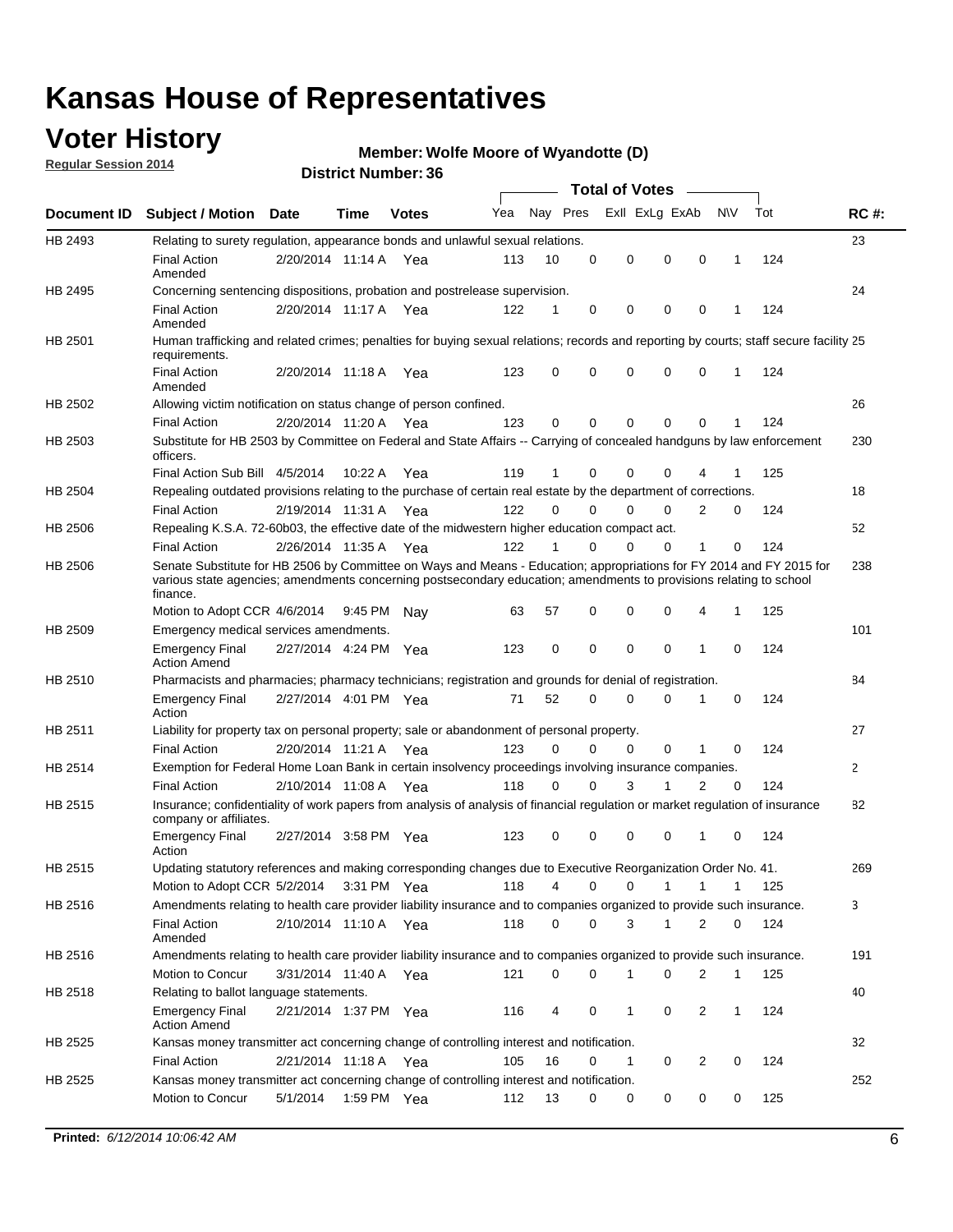#### **Voter History Regular Session 2014**

**Member: Wolfe Moore of Wyandotte (D)** 

|         |                                                                                                                                                                                                                                                                                                                                           |                       |      | DISTILICI MUITIDEL. 30 |     |    |          | <b>Total of Votes</b> | $\sim$         |                |             |     |             |
|---------|-------------------------------------------------------------------------------------------------------------------------------------------------------------------------------------------------------------------------------------------------------------------------------------------------------------------------------------------|-----------------------|------|------------------------|-----|----|----------|-----------------------|----------------|----------------|-------------|-----|-------------|
|         | Document ID Subject / Motion Date                                                                                                                                                                                                                                                                                                         |                       | Time | <b>Votes</b>           | Yea |    | Nay Pres |                       | Exll ExLg ExAb | <b>NV</b>      |             | Tot | <b>RC#:</b> |
| HB 2533 | Changing interest credit amounts, member distributions upon termination or death and retirement annuities under the KPERS 42<br>Act of 2015.                                                                                                                                                                                              |                       |      |                        |     |    |          |                       |                |                |             |     |             |
|         | <b>Emergency Final</b><br><b>Action Amend</b>                                                                                                                                                                                                                                                                                             | 2/21/2014 1:40 PM Yea |      |                        | 94  | 26 | 0        | 1                     | 0              | 2              | 1           | 124 |             |
| HB 2537 | Eliminating font size and type requirement for disclosure statements contained in insurance contracts and explanatory<br>materials printed in any language other than English.                                                                                                                                                            |                       |      |                        |     |    |          |                       |                |                |             |     | 81          |
|         | <b>Emergency Final</b><br>Action                                                                                                                                                                                                                                                                                                          | 2/27/2014 3:56 PM Yea |      |                        | 119 | 4  | 0        | 0                     | $\mathbf 0$    | 1              | $\mathbf 0$ | 124 |             |
| HB 2537 | Insurance; eliminating font and type requirements for certain non-English insurance documents; confidentiality of certain<br>documents; continuation of health insurance for spouse and children of certain emergency personnel and employees of the<br>department of corrections; purchase of certain insurance by the state fair board. |                       |      |                        |     |    |          |                       |                |                |             |     | 249         |
|         | Motion to adopt CCR 4/30/2014 3:58 PM Yea                                                                                                                                                                                                                                                                                                 |                       |      |                        | 122 | 0  | 0        | $\mathbf{1}$          | 1              | 0              | 1           | 125 |             |
| HB 2538 | Giving landowner right of first refusal for antlers of deer illegally shot on landowner's property.                                                                                                                                                                                                                                       |                       |      |                        |     |    |          |                       |                |                |             |     | 102         |
|         | <b>Emergency Final</b><br><b>Action Amend</b>                                                                                                                                                                                                                                                                                             | 2/27/2014 4:26 PM Yea |      |                        | 106 | 17 | 0        | 0                     | 0              | $\mathbf{1}$   | 0           | 124 |             |
| HB 2541 | Substitute for HB2541 by Committee on Local Government—plastic bottles and containers; labeling; solid waste landfill<br>restrictions.                                                                                                                                                                                                    |                       |      |                        |     |    |          |                       |                |                |             |     | 121         |
|         | Final Action Sub Bill 3/17/2014 11:21 A Yea                                                                                                                                                                                                                                                                                               |                       |      |                        | 102 | 21 | 0        | 0                     | $\mathbf 0$    | 2              | 0           | 125 |             |
| HB 2542 | Property tax exemption for amateur-built aircraft.                                                                                                                                                                                                                                                                                        |                       |      |                        |     |    |          |                       |                |                |             |     | 112         |
|         | <b>Final Action</b><br>Amended                                                                                                                                                                                                                                                                                                            | 3/13/2014 11:22 A Yea |      |                        | 116 | 4  | 0        | 1                     | 1              | $\overline{2}$ | 1           | 125 |             |
| HB 2544 | Authorizing postsecondary educational institutions to enter into the state authorization reciprocity agreement to provide<br>distance education.                                                                                                                                                                                          |                       |      |                        |     |    |          |                       |                |                |             |     | 17          |
|         | <b>Final Action</b>                                                                                                                                                                                                                                                                                                                       | 2/17/2014 11:21 A Yea |      |                        | 120 | 0  | 0        | 3                     | 0              | 1              | $\mathbf 0$ | 124 |             |
| HB 2545 | Extending sunset date on certain agriculture fees from July 1, 2015, to July 1, 2019.                                                                                                                                                                                                                                                     |                       |      |                        |     |    |          |                       |                |                |             |     | 68          |
|         | <b>Final Action</b><br>Amended                                                                                                                                                                                                                                                                                                            | 2/27/2014 10:25 A Yea |      |                        | 99  | 24 | 0        | 0                     | $\Omega$       | 1              | $\Omega$    | 124 |             |
| HB 2547 | Changing the map copy requirement in mining permit application.                                                                                                                                                                                                                                                                           |                       |      |                        |     |    |          |                       |                |                |             |     | 53          |
|         | <b>Final Action</b>                                                                                                                                                                                                                                                                                                                       | 2/26/2014 11:36 A     |      | Yea                    | 123 | 0  | 0        | 0                     | 0              | $\mathbf{1}$   | 0           | 124 |             |
| HB 2548 | Creating the water program management fund and transferring the air quality fee fund.                                                                                                                                                                                                                                                     |                       |      |                        |     |    |          |                       |                |                |             |     | 46          |
|         | <b>Emergency Final</b><br>Action                                                                                                                                                                                                                                                                                                          | 2/21/2014 1:46 PM Yea |      |                        | 119 | 1  | 0        | 1                     | 0              | 2              | 1           | 124 |             |
| HB 2549 | Allowing burial of hazardous waste on-site.                                                                                                                                                                                                                                                                                               |                       |      |                        |     |    |          |                       |                |                |             |     | 54          |
|         | <b>Final Action</b>                                                                                                                                                                                                                                                                                                                       | 2/26/2014 11:38 A Yea |      |                        | 123 | 0  | 0        | 0                     | $\mathbf 0$    | 1              | 0           | 124 |             |
| HB 2550 | Repeal of the atmospheric mercury deposition monitoring network.                                                                                                                                                                                                                                                                          |                       |      |                        |     |    |          |                       |                |                |             |     | 33          |
|         | <b>Final Action</b>                                                                                                                                                                                                                                                                                                                       | 2/21/2014 11:20 A     |      | Nav                    | 92  | 29 | 0        | 1                     | $\mathbf 0$    | $\overline{2}$ | $\mathbf 0$ | 124 |             |
| HB 2551 | Repealing regulation of PCB disposal facilities.                                                                                                                                                                                                                                                                                          |                       |      |                        |     |    |          |                       |                |                |             |     | 47          |
|         | <b>Emergency Final</b><br><b>Action Amend</b>                                                                                                                                                                                                                                                                                             | 2/21/2014 1:47 PM Yea |      |                        | 100 | 20 | 0        | 1                     | 0              | 2              | 1           | 124 |             |
| HB 2551 | Repealing the regulation of PCB disposal facilities; making changes to the atmospheric mercury deposition monitoring network 271<br>and the disposal of plastic bottles, containers and solid waste.                                                                                                                                      |                       |      |                        |     |    |          |                       |                |                |             |     |             |
|         | Motion to Adopt CCR 5/2/2014 3:45 PM Yea                                                                                                                                                                                                                                                                                                  |                       |      |                        | 105 | 17 | 0        | 0                     | 1              | 1              | 1           | 125 |             |
| HB 2552 | Managed care organizations, prompt payment.                                                                                                                                                                                                                                                                                               |                       |      |                        |     |    |          |                       |                |                |             |     | 69          |
|         | <b>Final Action</b><br>Amended                                                                                                                                                                                                                                                                                                            | 2/27/2014 10:26 A Yea |      |                        | 123 | 0  | 0        | 0                     | 0              | 1              | 0           | 124 |             |
| HB 2552 | Kansas medical assistance program; managed care organizations; consent for expansion of certain medicaid services.                                                                                                                                                                                                                        |                       |      |                        |     |    |          |                       |                |                |             |     | 225         |
|         | Motion to Concur                                                                                                                                                                                                                                                                                                                          | 4/4/2014              |      | 6:13 PM Nay            | 68  | 54 | 0        | 0                     | 1              | 2              | $\mathbf 0$ | 125 |             |
| HB 2553 | Health care compact.                                                                                                                                                                                                                                                                                                                      |                       |      |                        |     |    |          |                       |                |                |             |     | 141         |
|         | <b>Final Action</b>                                                                                                                                                                                                                                                                                                                       | 3/24/2014 10:15 A     |      | Nay                    | 74  | 48 | 0        | 0                     | 0              | 3              | 0           | 125 |             |
| HB 2555 | Release of information in support of arrest warrants and search warrants.                                                                                                                                                                                                                                                                 |                       |      |                        |     |    |          |                       |                |                |             |     | 86          |
|         | Emergency Final<br><b>Action Amend</b>                                                                                                                                                                                                                                                                                                    | 2/27/2014 4:04 PM Yea |      |                        | 113 | 10 | 0        | 0                     | 0              | $\mathbf{1}$   | 0           | 124 |             |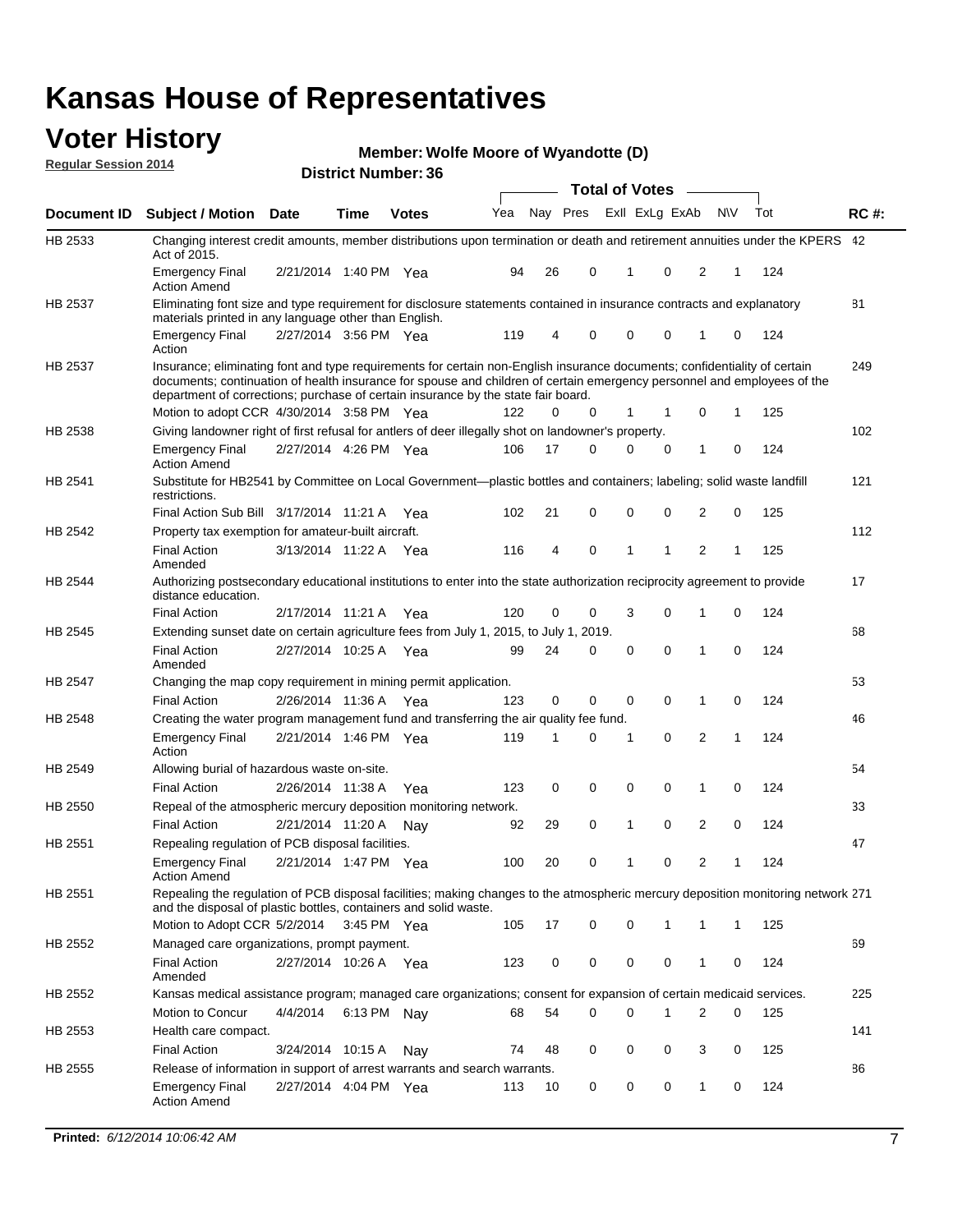### **Voter History**

**Regular Session 2014**

#### **Member: Wolfe Moore of Wyandotte (D)**

|         |                                                                                                                                                                                                                                                                                                                                                           |                       |         |              |     |          |   | <b>Total of Votes</b> |          |   |             |     |             |
|---------|-----------------------------------------------------------------------------------------------------------------------------------------------------------------------------------------------------------------------------------------------------------------------------------------------------------------------------------------------------------|-----------------------|---------|--------------|-----|----------|---|-----------------------|----------|---|-------------|-----|-------------|
|         | Document ID Subject / Motion                                                                                                                                                                                                                                                                                                                              | Date                  | Time    | <b>Votes</b> | Yea | Nay Pres |   | Exll ExLg ExAb        |          |   | <b>NV</b>   | Tot | <b>RC#:</b> |
| HB 2557 | Changing penalties for certain taxpayers who file incorrect returns under Kansas income tax act.                                                                                                                                                                                                                                                          |                       |         |              |     |          |   |                       |          |   |             |     | 21          |
|         | <b>Final Action</b><br>Amended                                                                                                                                                                                                                                                                                                                            | 2/19/2014 11:35 A     |         | Yea          | 122 | 0        | 0 | 0                     | 0        | 2 | 0           | 124 |             |
| HB 2561 | Licensure of pharmacists and registration of pharmacy interns by board of pharmacy.                                                                                                                                                                                                                                                                       |                       |         |              |     |          |   |                       |          |   |             |     | 55          |
|         | <b>Final Action</b>                                                                                                                                                                                                                                                                                                                                       | 2/26/2014 11:39 A Yea |         |              | 105 | 18       | 0 | 0                     | 0        | 1 | 0           | 124 |             |
| HB 2564 | Requiring 60-day wait before re-employment for retirement benefit eligibility.                                                                                                                                                                                                                                                                            |                       |         |              |     |          |   |                       |          |   |             |     | 43          |
|         | <b>Emergency Final</b><br>Action                                                                                                                                                                                                                                                                                                                          | 2/21/2014 1:41 PM Yea |         |              | 120 | 0        | 0 | 1                     | 0        | 2 | 1           | 124 |             |
| HB 2566 | Requiring court fee for forensic audio and video examination services.                                                                                                                                                                                                                                                                                    |                       |         |              |     |          |   |                       |          |   |             |     | 93          |
|         | <b>Emergency Final</b><br>Action                                                                                                                                                                                                                                                                                                                          | 2/27/2014 4:12 PM Yea |         |              | 123 | 0        | 0 | 0                     | 0        | 1 | $\mathbf 0$ | 124 |             |
| HB 2568 | Domestic relations; Kansas family law code; child support guidelines.                                                                                                                                                                                                                                                                                     |                       |         |              |     |          |   |                       |          |   |             |     | 70          |
|         | <b>Final Action</b><br>Amended                                                                                                                                                                                                                                                                                                                            | 2/27/2014 10:27 A     |         | Yea          | 123 | 0        | 0 | 0                     | 0        | 1 | 0           | 124 |             |
| HB 2568 | Domestic relations; Kansas family law code; child support guidelines.                                                                                                                                                                                                                                                                                     |                       |         |              |     |          |   |                       |          |   |             |     | 268         |
|         | Motion to adopt CCR 5/2/2014 3:28 PM Yea                                                                                                                                                                                                                                                                                                                  |                       |         |              | 123 | 0        | 0 | 0                     | 1        | 1 | $\mathbf 0$ | 125 |             |
| HB 2576 | Employment security law; creation of "new employer rate."                                                                                                                                                                                                                                                                                                 |                       |         |              |     |          |   |                       |          |   |             |     | 71          |
|         | <b>Final Action</b><br>Amended                                                                                                                                                                                                                                                                                                                            | 2/27/2014 10:28 A     |         | Yea          | 123 | 0        | 0 | 0                     | 0        | 1 | $\mathbf 0$ | 124 |             |
| HB 2576 | Employment security law; creation of "new employer rate."                                                                                                                                                                                                                                                                                                 |                       |         |              |     |          |   |                       |          |   |             |     | 159         |
|         | Motion to Concur                                                                                                                                                                                                                                                                                                                                          | 3/25/2014 10:47 A     |         | Yea          | 122 | 0        | 0 | 1                     | 0        | 2 | 0           | 125 |             |
| HB 2577 | Allowing parents to remain anonymous when surrendering an infant under the newborn protection act.                                                                                                                                                                                                                                                        |                       |         |              |     |          |   |                       |          |   |             |     | 56          |
|         | <b>Final Action</b><br>Amended                                                                                                                                                                                                                                                                                                                            | 2/26/2014 11:41 A Yea |         |              | 123 | $\Omega$ | 0 | 0                     | 0        | 1 | 0           | 124 |             |
| HB 2577 | Allowing parents to remain anonymous when surrendering an infant under the newborn protection act.                                                                                                                                                                                                                                                        |                       |         |              |     |          |   |                       |          |   |             |     | 220         |
|         | Motion to Concur                                                                                                                                                                                                                                                                                                                                          | 4/4/2014              | 11:45 A | Yea          | 121 | 0        | 0 |                       | 1        | 1 | 1           | 125 |             |
| HB 2578 | Certification by chief law enforcement officer for transfer of a firearm when required by federal law.                                                                                                                                                                                                                                                    |                       |         |              |     |          |   |                       |          |   |             |     | 122         |
|         | <b>Final Action</b><br>Amended                                                                                                                                                                                                                                                                                                                            | 3/17/2014 11:22 A     |         | Yea          | 123 | $\Omega$ | 0 | 0                     | 0        | 2 | 0           | 125 |             |
| HB 2578 | Regulating the possession of weapons.                                                                                                                                                                                                                                                                                                                     |                       |         |              |     |          |   |                       |          |   |             |     | 235         |
|         | Motion to Adopt CCR 4/5/2014 4:40 PM Nay                                                                                                                                                                                                                                                                                                                  |                       |         |              | 102 | 19       | 0 | 0                     | $\Omega$ | 4 | 0           | 125 |             |
| HB 2580 | Specifying the duties of the state fire marshal relating to regional emergency response teams for hazardous materials and<br>search and rescue incidents.                                                                                                                                                                                                 |                       |         |              |     |          |   |                       |          |   |             |     | 72          |
|         | <b>Final Action</b><br>Amended                                                                                                                                                                                                                                                                                                                            | 2/27/2014 10:29 A     |         | Yea          | 113 | 10       | 0 | 0                     | 0        | 1 | 0           | 124 |             |
| HB 2580 | Kansas Real Estate Appraisal Board; licensee fingerprinting and criminal background checks.                                                                                                                                                                                                                                                               |                       |         |              |     |          |   |                       |          |   |             |     | 272         |
|         | Motion to adopt CCR 5/2/2014                                                                                                                                                                                                                                                                                                                              |                       |         | 3:49 PM Yea  | 115 | 7        | 0 | 0                     | 1        | 1 | 1           | 125 |             |
| HB 2582 | Creating an exemption from food establishment licensing for churches.                                                                                                                                                                                                                                                                                     |                       |         |              |     |          |   |                       |          |   |             |     | 57          |
|         | <b>Final Action</b>                                                                                                                                                                                                                                                                                                                                       | 2/26/2014 11:42 A Yea |         |              | 123 | 0        | 0 | 0                     | 0        | 1 | 0           | 124 |             |
| HB 2588 | Child in need of care; juvenile offenders; permanent custodians.                                                                                                                                                                                                                                                                                          |                       |         |              |     |          |   |                       |          |   |             |     | 94          |
|         | <b>Emergency Final</b><br><b>Action Amend</b>                                                                                                                                                                                                                                                                                                             | 2/27/2014 4:14 PM Yea |         |              | 123 | 0        | 0 | 0                     | 0        | 1 | 0           | 124 |             |
| HB 2588 | Senate Substitute for HB 2588 by Committee on Judiciary - Concerning children and minors; relating to children in need of<br>care; placement in juvenile detention facilities; permanent custodians; relating to juvenile offenders; alternative adjudication;<br>youth residential centers and services; risk assessment; sentencing; good time credits. |                       |         |              |     |          |   |                       |          |   |             |     | 244         |
|         | Motion to adopt CCR 4/30/2014 3:36 PM Yea                                                                                                                                                                                                                                                                                                                 |                       |         |              | 123 | 0        | 0 | 1                     | 1        | 0 | 0           | 125 |             |
| HB 2591 | Requiring certain audit reports to be filed electronically and to be filed only with the department of administration.                                                                                                                                                                                                                                    |                       |         |              |     |          |   |                       |          |   |             |     | 58          |
|         | <b>Final Action</b>                                                                                                                                                                                                                                                                                                                                       | 2/26/2014 11:43 A Yea |         |              | 123 | 0        | 0 | 0                     | 0        | 1 | 0           | 124 |             |
| HB 2595 | State fossils; the tylosaurus and the pteranodon.                                                                                                                                                                                                                                                                                                         |                       |         |              |     |          |   |                       |          |   |             |     | 73          |
|         | <b>Final Action</b><br>Amended                                                                                                                                                                                                                                                                                                                            | 2/27/2014 10:31 A Yea |         |              | 96  | 27       | 0 | 0                     | 0        | 1 | 0           | 124 |             |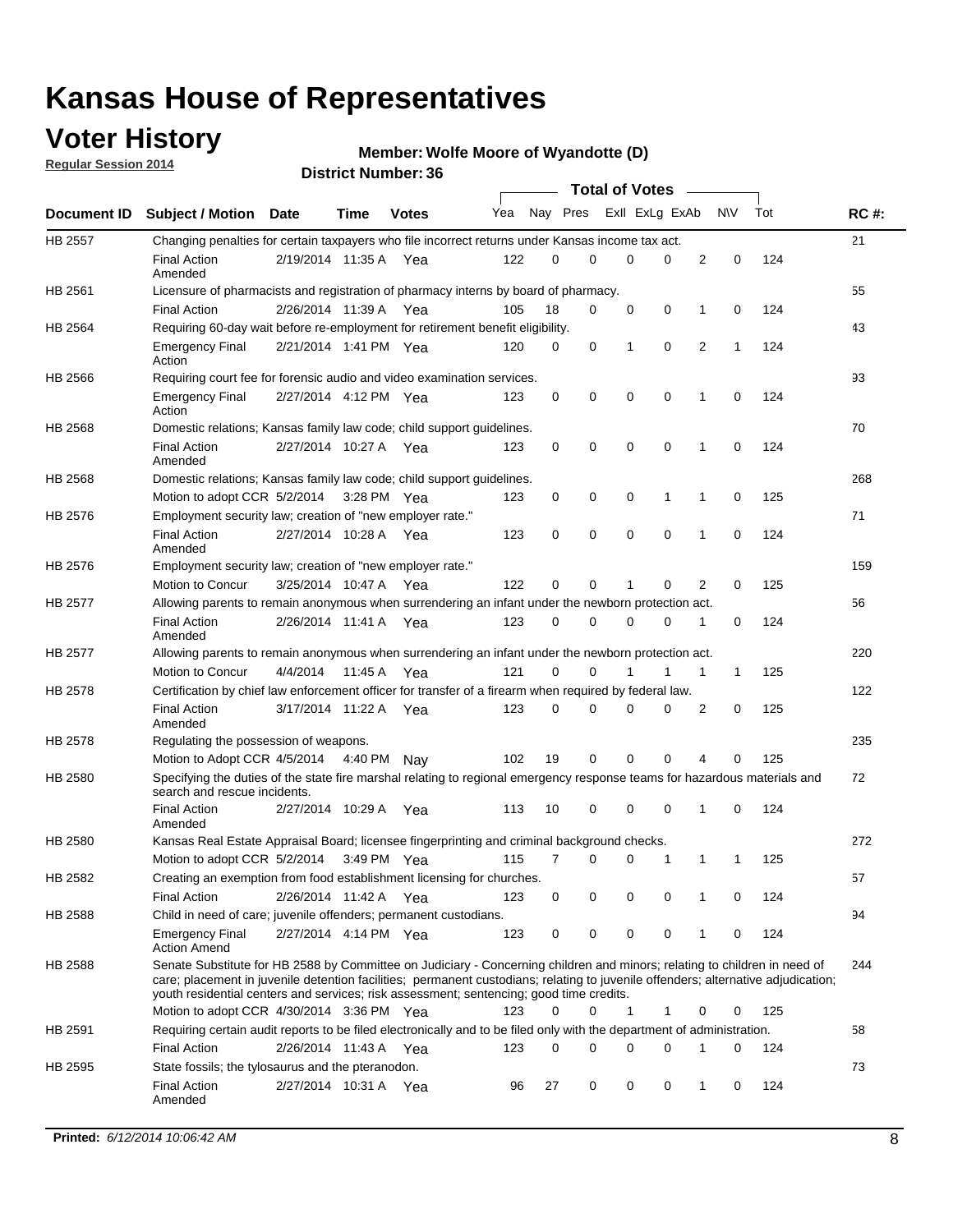### **Voter History**

**Regular Session 2014**

**Member: Wolfe Moore of Wyandotte (D)** 

|                |                                                                                                                                                                                                                                       |                       |             | <b>DISTRICT MAILINGL. 30</b> |     |                |             | <b>Total of Votes</b> |             |   |           |     |             |
|----------------|---------------------------------------------------------------------------------------------------------------------------------------------------------------------------------------------------------------------------------------|-----------------------|-------------|------------------------------|-----|----------------|-------------|-----------------------|-------------|---|-----------|-----|-------------|
| Document ID    | <b>Subject / Motion</b>                                                                                                                                                                                                               | <b>Date</b>           | Time        | <b>Votes</b>                 | Yea |                | Nay Pres    | Exll ExLg ExAb        |             |   | <b>NV</b> | Tot | <b>RC#:</b> |
| HB 2596        | Computation of retirement benefits when a state officer or employee is placed on furlough or has reduction in compensation.                                                                                                           |                       |             |                              |     |                |             |                       |             |   |           |     | 74          |
|                | <b>Final Action</b>                                                                                                                                                                                                                   | 2/27/2014 10:33 A     |             | Yea                          | 123 | 0              | $\Omega$    | 0                     | $\Omega$    |   | 0         | 124 |             |
| HB 2596        | Computation of retirement benefits when a state officer or employee is placed on furlough or has reduction in<br>compensation.                                                                                                        |                       |             |                              |     |                |             |                       |             |   |           |     | 246         |
|                | Motion to adopt CCR 4/30/2014 3:45 PM Yea                                                                                                                                                                                             |                       |             |                              | 123 | 0              | 0           | 1                     | 1           | 0 | 0         | 125 |             |
| <b>HB 2597</b> | Municipal recycling services                                                                                                                                                                                                          |                       |             |                              |     |                |             |                       |             |   |           |     | 97          |
|                | <b>Emergency Final</b><br><b>Action Amend</b>                                                                                                                                                                                         | 2/27/2014 4:20 PM Yea |             |                              | 105 | 18             | $\mathbf 0$ | $\mathbf 0$           | $\mathbf 0$ | 1 | 0         | 124 |             |
| HB 2599        | Authorizing the secretary of state to grant an easement to the unified government of Wyandotte county.                                                                                                                                |                       |             |                              |     |                |             |                       |             |   |           |     | 22          |
|                | <b>Final Action</b>                                                                                                                                                                                                                   | 2/19/2014 11:37 A     |             | Yea                          | 120 | $\overline{2}$ | $\mathbf 0$ | 0                     | $\Omega$    | 2 | 0         | 124 |             |
| HB 2599        | Authorizing the secretary of state to grant an easement to the unified government of Wyandotte county.                                                                                                                                |                       |             |                              |     |                |             |                       |             |   |           |     | 118         |
|                | Motion to Concur                                                                                                                                                                                                                      | 3/14/2014 11:25 A     |             | Yea                          | 118 | $\Omega$       | 0           | $\overline{2}$        | 1           | 4 | 0         | 125 |             |
| HB 2602        | Increasing the percentage of unclassified employees allowed to be employed by KPERS from 25% to 50%.                                                                                                                                  |                       |             |                              |     |                |             |                       |             |   |           |     | 44          |
|                | <b>Emergency Final</b><br>Action                                                                                                                                                                                                      | 2/21/2014 1:43 PM Yea |             |                              | 107 | 13             | 0           | 1                     | $\Omega$    | 2 | 1         | 124 |             |
| HB 2602        | Increasing the percentage of unclassified employees allowed to be employed by KPERS from 25% to 50%.                                                                                                                                  |                       |             |                              |     |                |             |                       |             |   |           |     | 195         |
|                | Motion to Concur                                                                                                                                                                                                                      | 4/1/2014              | 10:57 A Yea |                              | 108 | 15             | 0           | 1                     | 0           | 1 | 0         | 125 |             |
| HB 2609        | Practice of pharmacy; filling and refilling of prescriptions.                                                                                                                                                                         |                       |             |                              |     |                |             |                       |             |   |           |     | 105         |
|                | <b>Emergency Final</b><br><b>Action Amend</b>                                                                                                                                                                                         | 2/27/2014 4:29 PM Yea |             |                              | 123 | 0              | $\mathbf 0$ | $\mathbf 0$           | $\Omega$    | 1 | 0         | 124 |             |
| HB 2611        | Conduct of dental offices.                                                                                                                                                                                                            |                       |             |                              |     |                |             |                       |             |   |           |     | 83          |
|                | <b>Emergency Final</b><br>Action                                                                                                                                                                                                      | 2/27/2014 3:59 PM Yea |             |                              | 123 | 0              | $\mathbf 0$ | $\mathbf 0$           | $\mathbf 0$ | 1 | 0         | 124 |             |
| HB 2612        | Relating to district judge and district magistrate judge vacancies.                                                                                                                                                                   |                       |             |                              |     |                |             |                       |             |   |           |     | 75          |
|                | <b>Final Action</b><br>Amended                                                                                                                                                                                                        | 2/27/2014 10:34 A     |             | Nav                          | 106 | 17             | 0           | $\mathbf 0$           | $\mathbf 0$ | 1 | 0         | 124 |             |
| HB 2613        | Relating to the issuance of stillbirth and unborn child's death certificates.                                                                                                                                                         |                       |             |                              |     |                |             |                       |             |   |           |     | 103         |
|                | <b>Emergency Final</b><br><b>Action Amend</b>                                                                                                                                                                                         | 2/27/2014 4:27 PM Yea |             |                              | 122 | 1              | 0           | $\mathbf 0$           | $\Omega$    | 1 | 0         | 124 |             |
| HB 2615        | Substitute for HB 2615 by Committee on Commerce, Labor and Economic Development - Workers compensation assigned<br>risk pool.                                                                                                         |                       |             |                              |     |                |             |                       |             |   |           |     | 185         |
|                | EFA Sub Bill<br>Amended                                                                                                                                                                                                               | 3/26/2014 3:42 PM Yea |             |                              | 98  | 25             | 0           | 1                     | $\mathbf 0$ | 1 | 0         | 125 |             |
| HB 2616        | Secretary of labor; explore agreement to allow state of Kansas to enforce OSHA standards.                                                                                                                                             |                       |             |                              |     |                |             |                       |             |   |           |     | 92          |
|                | <b>Emergency Final</b><br>Action                                                                                                                                                                                                      | 2/27/2014 4:11 PM Nay |             |                              | 93  | 30             | 0           | 0                     | 0           | 1 | 0         | 124 |             |
| HB 2616        | Senate Substitute for HB 2616 by Committee on Commerce - Secretary of labor directed to study state enforcement of OSHA 261<br>standards.                                                                                             |                       |             |                              |     |                |             |                       |             |   |           |     |             |
|                | Motion to Concur                                                                                                                                                                                                                      | 5/2/2014              | 11:47 A Nay |                              | 94  | 30             | 0           | 0                     | 1           | 0 | 0         | 125 |             |
| HB 2633        | Substitute for HB 2633 by Committee on Corrections and Juvenile Justice - Juvenile offenders; youth residential centers and<br>services; risk assessment; raising the age for prosecution as an adult; sentencing; good time credits. |                       |             |                              |     |                |             |                       |             |   |           |     | 106         |
|                | EFA Sub Bill<br>Amended                                                                                                                                                                                                               | 2/27/2014 4:31 PM Yea |             |                              | 122 | 1              | 0           | $\Omega$              | 0           | 1 | 0         | 124 |             |
| HB 2636        | Secretary of health and environment and air quality standards.                                                                                                                                                                        |                       |             |                              |     |                |             |                       |             |   |           |     | 45          |
|                | <b>Emergency Final</b><br><b>Action Amend</b>                                                                                                                                                                                         | 2/21/2014 1:44 PM Nav |             |                              | 89  | 31             | 0           | 1                     | 0           | 2 | 1         | 124 |             |
| HB 2636        | Secretary of health and environment and air quality standards.                                                                                                                                                                        |                       |             |                              |     |                |             |                       |             |   |           |     | 212         |
|                | Sub motion to concur 4/3/2014                                                                                                                                                                                                         |                       | 7:20 PM Yea |                              | 121 | 3              | 0           | 0                     | 0           |   | 0         | 125 |             |
| HB 2642        | Income tax deduction for net gain on the sale of certain horses, cattle or livestock; income tax credit for expenditures to make 131                                                                                                  |                       |             |                              |     |                |             |                       |             |   |           |     |             |
|                | dwelling or facility accessible for persons with a disability.<br><b>Final Action</b>                                                                                                                                                 | 3/20/2014 11:17 A Yea |             |                              | 123 | 0              | 0           | 0                     | 1           | 1 | 0         | 125 |             |
|                | Amended                                                                                                                                                                                                                               |                       |             |                              |     |                |             |                       |             |   |           |     |             |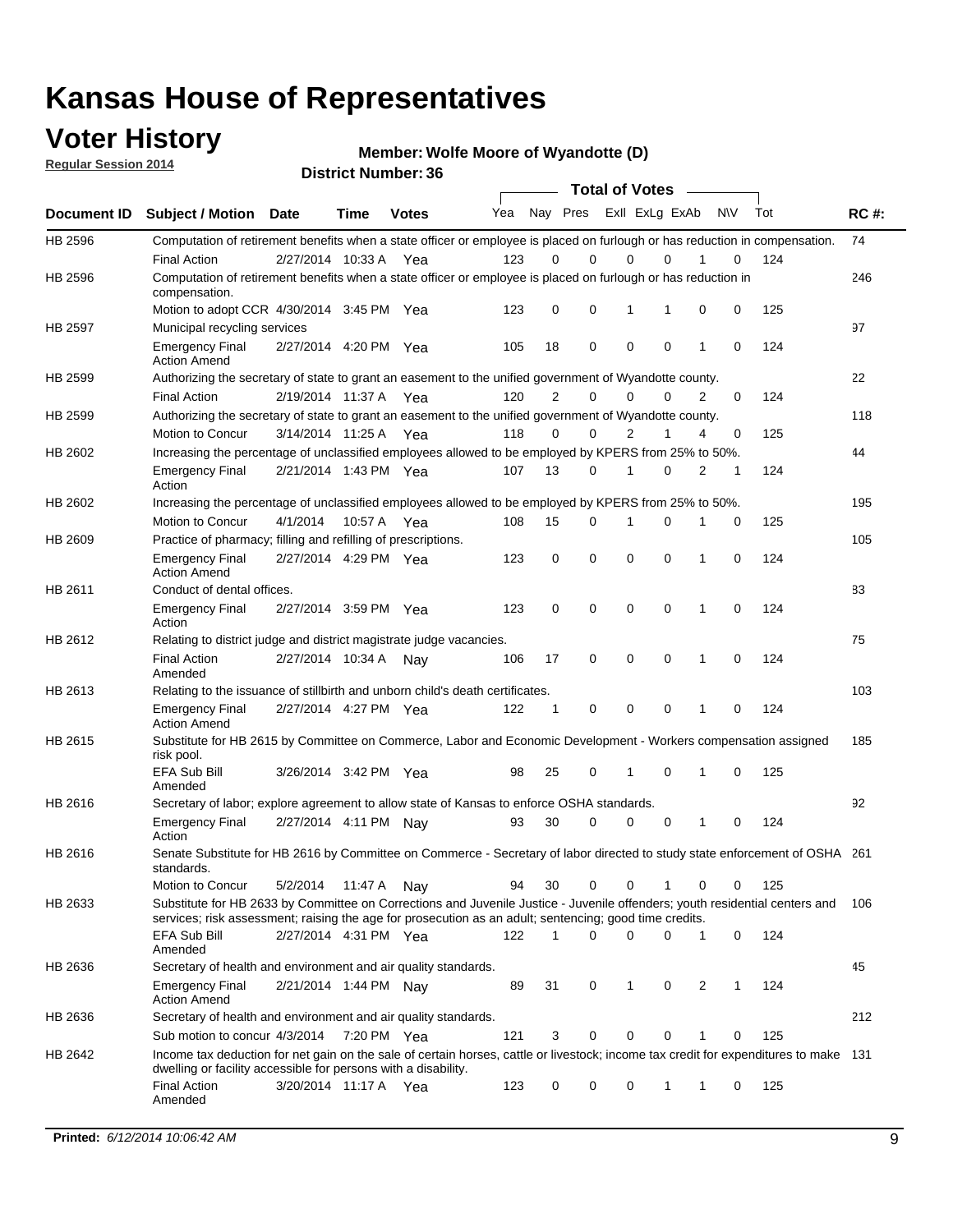# **Voter History**<br> **Regular Session 2014**

| <b>VULGE LIBLUI Y</b><br><b>Regular Session 2014</b> |                                                                                                                                                                                                                                                                                                                                                                                                                               |                       |         | Member: Wolfe Moore of Wyandotte (D)<br><b>District Number: 36</b> |     |     |                      |                       |              |             |             |     |             |
|------------------------------------------------------|-------------------------------------------------------------------------------------------------------------------------------------------------------------------------------------------------------------------------------------------------------------------------------------------------------------------------------------------------------------------------------------------------------------------------------|-----------------------|---------|--------------------------------------------------------------------|-----|-----|----------------------|-----------------------|--------------|-------------|-------------|-----|-------------|
|                                                      |                                                                                                                                                                                                                                                                                                                                                                                                                               |                       |         |                                                                    |     |     |                      | <b>Total of Votes</b> |              |             |             |     |             |
|                                                      | Document ID Subject / Motion Date                                                                                                                                                                                                                                                                                                                                                                                             |                       | Time    | <b>Votes</b>                                                       | Yea |     | Nay Pres             | Exll ExLg ExAb        |              |             | <b>NV</b>   | Tot | <b>RC#:</b> |
| HB 2643                                              | Property tax; classification of commercial and industrial machinery and equipment as personal property; reclassification of                                                                                                                                                                                                                                                                                                   |                       |         |                                                                    |     |     |                      |                       |              |             |             |     | 164         |
|                                                      | property upon termination of IRB tax exemption; use of independent appraisers to appraiser certain<br><b>Final Action</b><br>Amended                                                                                                                                                                                                                                                                                          | 3/26/2014 10:56 A Yea |         |                                                                    | 123 |     | $\Omega$<br>$\Omega$ | 1                     | 0            | 1           | 0           | 125 |             |
| HB 2643                                              | Property tax; classification of commercial and industrial machinery and equipment as personal property; reclassification of<br>property upon termination of IRB tax exemption; use of independent appraisers to appraiser certain complex property; motor<br>vehicles, members of military; mortgage registration tax phase out and replacement with fees; county clerk technology fund;<br>county treasurer technology fund. |                       |         |                                                                    |     |     |                      |                       |              |             |             |     | 274         |
| HB 2643                                              | Motion to Concur<br>Property tax; classification of commercial and industrial machinery and equipment as personal property; reclassification of                                                                                                                                                                                                                                                                               | 5/2/2014              |         | 5:12 PM Nay                                                        | 16  | 108 | 0                    | 0                     | 0            |             | 0           | 125 | 286         |
|                                                      | property upon termination of IRB tax exemption; use of independent appraisers to appraiser certain complex property; motor<br>vehicles, members of military; mortgage registration tax phase out and replacement with fees; county clerk technology fund;<br>county treasurer technology fund.<br>Motion to adopt CCR 5/3/2014                                                                                                |                       | 1:53 AM | Nay                                                                | 70  | 53  | 0                    | 0                     | $\mathbf 0$  | 1           | 1           | 125 |             |
| HB 2648                                              | Property tax exemption for levees.                                                                                                                                                                                                                                                                                                                                                                                            |                       |         |                                                                    |     |     |                      |                       |              |             |             |     | 100         |
|                                                      | <b>Emergency Final</b><br><b>Action Amend</b>                                                                                                                                                                                                                                                                                                                                                                                 | 2/27/2014 4:23 PM Yea |         |                                                                    | 100 | 23  | 0                    | 0                     | 0            | 1           | $\mathbf 0$ | 124 |             |
| HB 2651                                              | County law library.                                                                                                                                                                                                                                                                                                                                                                                                           |                       |         |                                                                    |     |     |                      |                       |              |             |             |     | 76          |
|                                                      | <b>Final Action</b><br>Amended                                                                                                                                                                                                                                                                                                                                                                                                | 2/27/2014 10:38 A     |         | Yea                                                                | 82  | 41  | $\mathbf 0$          | 0                     | 0            | 1           | $\mathbf 0$ | 124 |             |
| HB 2655                                              | Allowing veterans with PTSD to seek mental health treatment upon certain convictions.                                                                                                                                                                                                                                                                                                                                         |                       |         |                                                                    |     |     |                      |                       |              |             |             |     | 77          |
|                                                      | <b>Final Action</b><br>Amended                                                                                                                                                                                                                                                                                                                                                                                                | 2/27/2014 10:40 A Yea |         |                                                                    | 123 |     | 0<br>$\Omega$        | 0                     | 0            | 1           | 0           | 124 |             |
| HB 2655                                              | Senate Substitute for HB 2655 by Committee on Judiciary - Allowing veterans with PTSD to seek mental health treatment<br>upon certain convictions; also amending the crimes of interference with law enforcement and giving a false alarm.                                                                                                                                                                                    |                       |         |                                                                    |     |     |                      |                       |              |             |             |     | 224         |
|                                                      | Motion to Concur                                                                                                                                                                                                                                                                                                                                                                                                              | 4/4/2014              |         | 5:42 PM Yea                                                        | 122 |     | $\Omega$<br>$\Omega$ | $\Omega$              | 1            | 2           | $\Omega$    | 125 |             |
| HB 2656                                              | Authorizing the state of Kansas to pay the death gratuity benefit to the designated survivor of a Kansas service member during 48<br>a federal government shutdown and providing for reimbursement to the state                                                                                                                                                                                                               |                       |         |                                                                    |     |     |                      |                       |              |             |             |     |             |
|                                                      | <b>Final Action</b>                                                                                                                                                                                                                                                                                                                                                                                                           | 2/26/2014 11:27 A Yea |         |                                                                    | 123 |     | 0<br>0               | 0                     | 0            |             | 0           | 124 |             |
| HB 2661                                              | Substitute for HB 2661 by Committee on Energy and Environment - Siting of electric transmission lines; notice and hearing<br>requirements.                                                                                                                                                                                                                                                                                    |                       |         |                                                                    |     |     |                      |                       |              |             |             |     | 181         |
|                                                      | <b>EFA Sub Bill</b>                                                                                                                                                                                                                                                                                                                                                                                                           | 3/26/2014 3:37 PM Yea |         |                                                                    | 119 |     | 4<br>0               | 1                     | 0            | 1           | 0           | 125 |             |
| HB 2662                                              | Expungment of driving under the influence convictions.<br><b>Final Action</b><br>Amended                                                                                                                                                                                                                                                                                                                                      | 3/14/2014 11:22 A     |         | Nav                                                                | 87  | 31  | 0                    | $\overline{2}$        | 1            | 4           | $\mathbf 0$ | 125 | 116         |
| HB 2668                                              | Health insurance for qualified professional associations.                                                                                                                                                                                                                                                                                                                                                                     |                       |         |                                                                    |     |     |                      |                       |              |             |             |     | 34          |
|                                                      | <b>Final Action</b><br>Amended                                                                                                                                                                                                                                                                                                                                                                                                | 2/21/2014 11:21 A Yea |         |                                                                    | 114 |     | 0<br>7               | 1                     | 0            | 2           | 0           | 124 |             |
| HB 2668                                              | Predetermination of health insurance benefits                                                                                                                                                                                                                                                                                                                                                                                 |                       |         |                                                                    |     |     |                      |                       |              |             |             |     | 262         |
|                                                      | Motion to Concur                                                                                                                                                                                                                                                                                                                                                                                                              | 5/2/2014              |         | 12:05 P Yea                                                        | 97  | 27  | 0                    | 0                     | 1            | 0           | 0           | 125 |             |
| HB 2669                                              | State civil service board; transferred from the department of administration to the office of administrative hearings.                                                                                                                                                                                                                                                                                                        |                       |         |                                                                    |     |     |                      |                       |              |             |             |     | 87          |
|                                                      | <b>Emergency Final</b><br>Action                                                                                                                                                                                                                                                                                                                                                                                              | 2/27/2014 4:05 PM Yea |         |                                                                    | 110 | 13  | 0                    | 0                     | 0            | 1           | 0           | 124 |             |
| HB 2673                                              | Kansas healing arts act; physician assistant licensure act.                                                                                                                                                                                                                                                                                                                                                                   |                       |         |                                                                    |     |     |                      |                       |              |             |             |     | 91          |
|                                                      | <b>Emergency Final</b><br><b>Action Amend</b>                                                                                                                                                                                                                                                                                                                                                                                 | 2/27/2014 4:10 PM Yea |         |                                                                    | 105 | 18  | 0                    | 0                     | 0            | 1           | 0           | 124 |             |
| HB 2673                                              | Board of healing arts functions and duties, physician assistants licensure act and podiatry act.                                                                                                                                                                                                                                                                                                                              |                       |         |                                                                    |     |     |                      |                       |              |             |             |     | 270         |
|                                                      | Motion to adopt CCR 5/2/2014                                                                                                                                                                                                                                                                                                                                                                                                  |                       |         | 3:39 PM Yea                                                        | 111 | 11  | 0                    | 0                     | $\mathbf{1}$ | $\mathbf 1$ | 1           | 125 |             |

Final Action 3/26/2014 10:57 A Yea 123 0 1 0 1 0 125

123 0 0 1 0 1 0

Relating to procurement negotiating committees; certified businesses.

Amended

HB 2675

165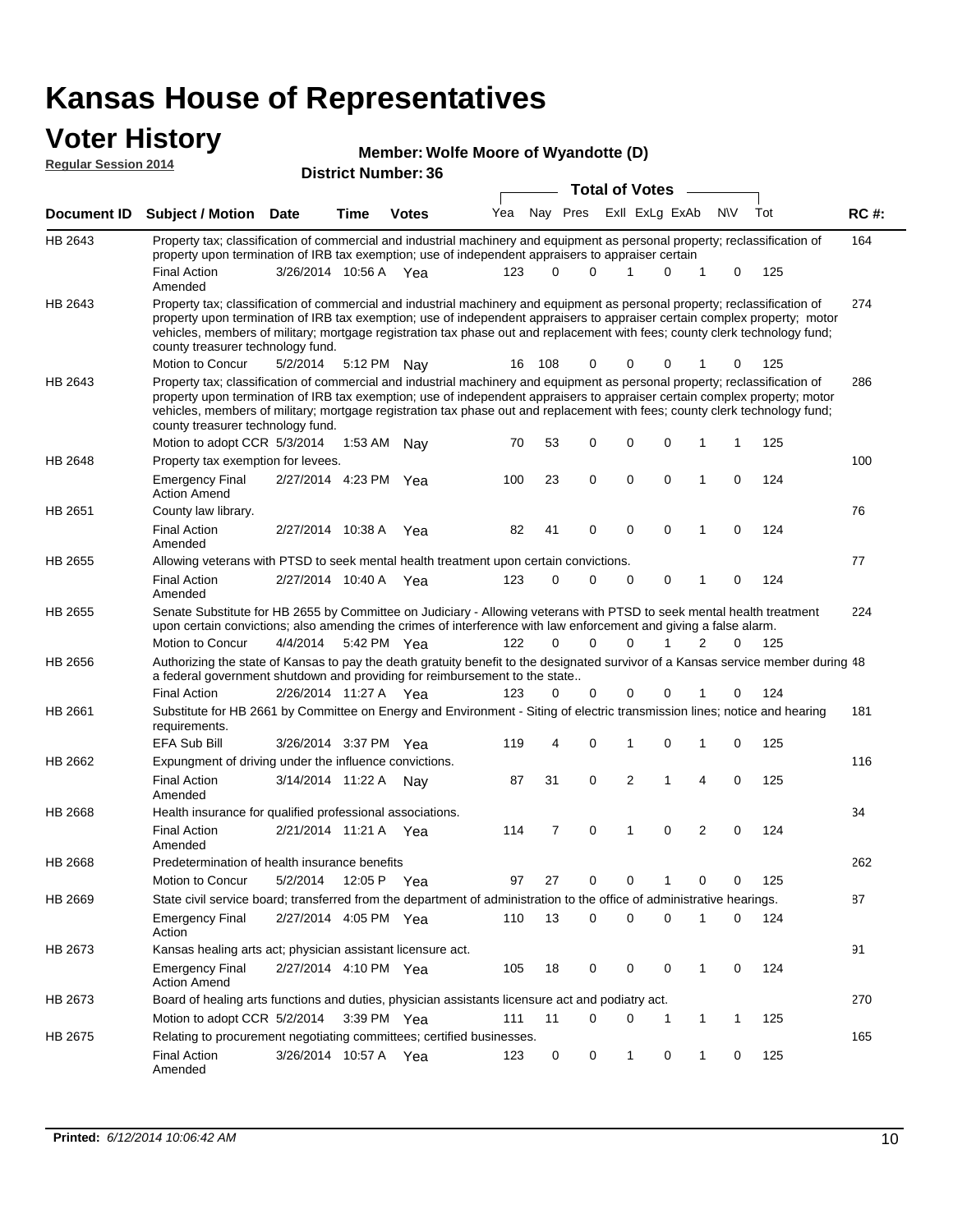### **Voter History**

#### **Member: Wolfe Moore of Wyandotte (D)**

| <b>Reqular Session 2014</b> |                                                                                                                                                                                                                                                                                               |                       |             | $m$ and $n$ and $n$ and $n$ and $n$ and $n$ and $n$ and $n$<br><b>District Number: 36</b> |     |              |                            |                       |                         |          |     |             |
|-----------------------------|-----------------------------------------------------------------------------------------------------------------------------------------------------------------------------------------------------------------------------------------------------------------------------------------------|-----------------------|-------------|-------------------------------------------------------------------------------------------|-----|--------------|----------------------------|-----------------------|-------------------------|----------|-----|-------------|
|                             |                                                                                                                                                                                                                                                                                               |                       |             |                                                                                           |     |              |                            | <b>Total of Votes</b> |                         |          |     |             |
| <b>Document ID</b>          | <b>Subject / Motion</b>                                                                                                                                                                                                                                                                       | <b>Date</b>           | <b>Time</b> | <b>Votes</b>                                                                              | Yea |              | Nay Pres                   | Exll ExLg ExAb        |                         | N\V      | Tot | <b>RC#:</b> |
| HB 2681                     | Substitute for HB2681 by Committee on Veterans, Military, and Homeland Security--Abolishing the Kansas commission on<br>veterans affairs; creating the Kansas commission on veterans affairs office within the executive branch of government.<br>Final Action Sub Bill 3/20/2014 11:18 A Yea |                       |             |                                                                                           | 123 |              | $\mathbf 0$<br>0           | 0<br>1                | $\mathbf{1}$            | 0        | 125 | 132         |
| HB 2681                     | Substitute for HB2681 by Committee on Veterans, Military, and Homeland Security - Abolishing the Kansas commission on<br>veterans affairs; creating the Kansas commission on veterans affairs office within the executive branch of government.<br>Motion to Concur                           | 4/4/2014              |             | 11:41 A Yea                                                                               | 122 |              | $\Omega$<br>$\Omega$       | 1<br>1                | 1                       | 0        | 125 | 219         |
| HB 2684                     | Allocating moneys from driver's license fees to the judicial branch nonjudicial salary adjustment fund.                                                                                                                                                                                       |                       |             |                                                                                           |     |              |                            |                       |                         |          |     | 78          |
|                             | <b>Final Action</b>                                                                                                                                                                                                                                                                           | 2/27/2014 10:41 A Yea |             |                                                                                           | 93  | 30           | $\Omega$                   | 0<br>$\Omega$         | 1                       | 0        | 124 |             |
| <b>HB 2687</b>              | Unclaimed property act and hearings.                                                                                                                                                                                                                                                          |                       |             |                                                                                           |     |              |                            |                       |                         |          |     | 59          |
|                             |                                                                                                                                                                                                                                                                                               | 2/26/2014 11:44 A     |             |                                                                                           | 119 | 4            | 0                          | 0<br>0                | 1                       | 0        | 124 |             |
| HB 2687                     | <b>Final Action</b><br>Unclaimed property act and hearings.                                                                                                                                                                                                                                   |                       |             | Yea                                                                                       |     |              |                            |                       |                         |          |     | 251         |
|                             | Motion to Concur                                                                                                                                                                                                                                                                              | 5/1/2014              |             | 1:56 PM Yea                                                                               | 125 |              | $\mathbf 0$<br>$\mathbf 0$ | $\mathbf 0$<br>0      | 0                       | 0        | 125 |             |
|                             |                                                                                                                                                                                                                                                                                               |                       |             |                                                                                           |     |              |                            |                       |                         |          |     |             |
| HB 2689                     | Amending which convictions are counted for driving while license canceled, suspended or revoked.<br><b>Final Action</b><br>Amended                                                                                                                                                            | 4/5/2014              |             | 10:23 A Yea                                                                               | 121 | $\Omega$     | $\Omega$                   | 0<br>0                | 4                       | 0        | 125 | 231         |
| HB 2693                     | Providing for testing by community colleges for commercial driver's licenses and allowing temporary commercial driver's<br>license holders the ability to drive class A commercial vehicles.                                                                                                  |                       |             |                                                                                           |     |              |                            |                       |                         |          |     | 104         |
|                             | <b>Emergency Final</b><br><b>Action Amend</b>                                                                                                                                                                                                                                                 | 2/27/2014 4:28 PM Yea |             |                                                                                           | 123 | $\mathbf 0$  | 0                          | $\mathbf 0$<br>0      | 1                       | 0        | 124 |             |
| HB 2693                     | Senate Substitute for HB 2693 by Committee on Transportation - Providing for testing by community colleges for commercial 255<br>driver's licenses; entities serving as driver's licenses examiners.                                                                                          |                       |             |                                                                                           |     |              |                            |                       |                         |          |     |             |
|                             | Motion to adopt CCR 5/1/2014 4:42 PM Yea                                                                                                                                                                                                                                                      |                       |             |                                                                                           | 125 | 0            | 0                          | 0<br>$\mathbf 0$      | $\mathbf 0$             | 0        | 125 |             |
| HB 2715                     | Farm machinery and equipment annual highway permits, commercial drivers' license.                                                                                                                                                                                                             |                       |             |                                                                                           |     |              |                            |                       |                         |          |     | 98          |
|                             | <b>Emergency Final</b><br><b>Action Amend</b>                                                                                                                                                                                                                                                 | 2/27/2014 4:21 PM Yea |             |                                                                                           | 123 | $\Omega$     | 0                          | 0<br>0                | 1                       | $\Omega$ | 124 |             |
| HB 2717                     | Registration of operators of assisted living, residential health care, home plus or adult day care facilities.                                                                                                                                                                                |                       |             |                                                                                           |     |              |                            |                       |                         |          |     | 175         |
|                             | <b>Emergency Final</b><br><b>Action Amend</b>                                                                                                                                                                                                                                                 | 3/26/2014 3:29 PM Yea |             |                                                                                           | 114 | 9            | $\Omega$                   | $\mathbf 0$<br>1      | 1                       | 0        | 125 |             |
| HB 2721                     | Substitute for Substitute for HB 2721 by Committee on Commerce, Labor and Economic Development †Enacting the<br>business entity standard treatment act.                                                                                                                                       |                       |             |                                                                                           |     |              |                            |                       |                         |          |     | 117         |
|                             | Final Action Sub Bill 3/14/2014 11:23 A Yea                                                                                                                                                                                                                                                   |                       |             |                                                                                           | 118 | 0            | 0                          | 2<br>1                | 4                       | 0        | 125 |             |
| HB 2721                     | Substitute for Substitute for HB 2721 by Committee on Commerce, Labor and Economic Development - Enacting the business 273<br>entity standard treatment act.                                                                                                                                  |                       |             |                                                                                           |     |              |                            |                       |                         |          |     |             |
|                             | Motion to Concur                                                                                                                                                                                                                                                                              | 5/2/2014              |             | 3:59 PM Yea                                                                               | 122 |              | 0<br>0                     | 0<br>1                | 1                       | 1        | 125 |             |
| <b>HB 2724</b>              | Uniform commercial driver's license act; definition of tank vehicle.                                                                                                                                                                                                                          |                       |             |                                                                                           |     |              |                            |                       |                         |          |     | 99          |
|                             | <b>Emergency Final</b><br>Action                                                                                                                                                                                                                                                              | 2/27/2014 4:22 PM Yea |             |                                                                                           | 122 | $\mathbf{1}$ | 0                          | $\mathbf 0$<br>0      | $\mathbf{1}$            | $\Omega$ | 124 |             |
| HB 2727                     | Expiration of license plates and placards for individuals with disability.                                                                                                                                                                                                                    |                       |             |                                                                                           |     |              |                            |                       |                         |          |     | 88          |
|                             | <b>Emergency Final</b><br>Action                                                                                                                                                                                                                                                              | 2/27/2014 4:06 PM Yea |             |                                                                                           | 123 |              | 0<br>0                     | 0<br>0                | 1                       | 0        | 124 |             |
| HB 2728                     | Permits for the operation of salvage vehicles no longer required to be prepared in triplicate.                                                                                                                                                                                                |                       |             |                                                                                           |     |              |                            |                       |                         |          |     | 89          |
|                             | <b>Emergency Final</b><br>Action                                                                                                                                                                                                                                                              | 2/27/2014 4:07 PM Yea |             |                                                                                           | 122 | 1            | 0                          | 0<br>0                | $\mathbf{1}$            | 0        | 124 |             |
| HB 2728                     | Permits for the operation of salvage vehicles no longer required to be prepared in triplicate.                                                                                                                                                                                                |                       |             |                                                                                           |     |              |                            |                       |                         |          |     | 192         |
|                             | Motion to Concur                                                                                                                                                                                                                                                                              | 3/31/2014 11:43 A Yea |             |                                                                                           | 122 | 0            | 0                          | 1<br>0                | $\overline{\mathbf{c}}$ | 0        | 125 |             |
| HB 2732                     | Sales tax authority for Rooks county for constructing or remodeling a jail facility.                                                                                                                                                                                                          |                       |             |                                                                                           |     |              |                            |                       |                         |          |     | 232         |
|                             | <b>Final Action</b>                                                                                                                                                                                                                                                                           | 4/5/2014              |             | 10:24 A Yea                                                                               | 121 |              | 0<br>0                     | 0<br>0                | 4                       | 0        | 125 |             |
| HB 2744                     | Insurance; coverage for autism spectrum disorder.                                                                                                                                                                                                                                             |                       |             |                                                                                           |     |              |                            |                       |                         |          |     | 137         |
|                             | <b>Final Action</b><br>Amended                                                                                                                                                                                                                                                                | 3/21/2014 10:14 A Yea |             |                                                                                           | 114 | 3            | 0                          | 0<br>1                | 6                       | 1        | 125 |             |
| HB 2745                     | Tax lien on property voluntarily transferred.                                                                                                                                                                                                                                                 |                       |             |                                                                                           |     |              |                            |                       |                         |          |     | 166         |

3/26/2014 Final Action Yea 125 10:58 A 123 0 0 0 10 1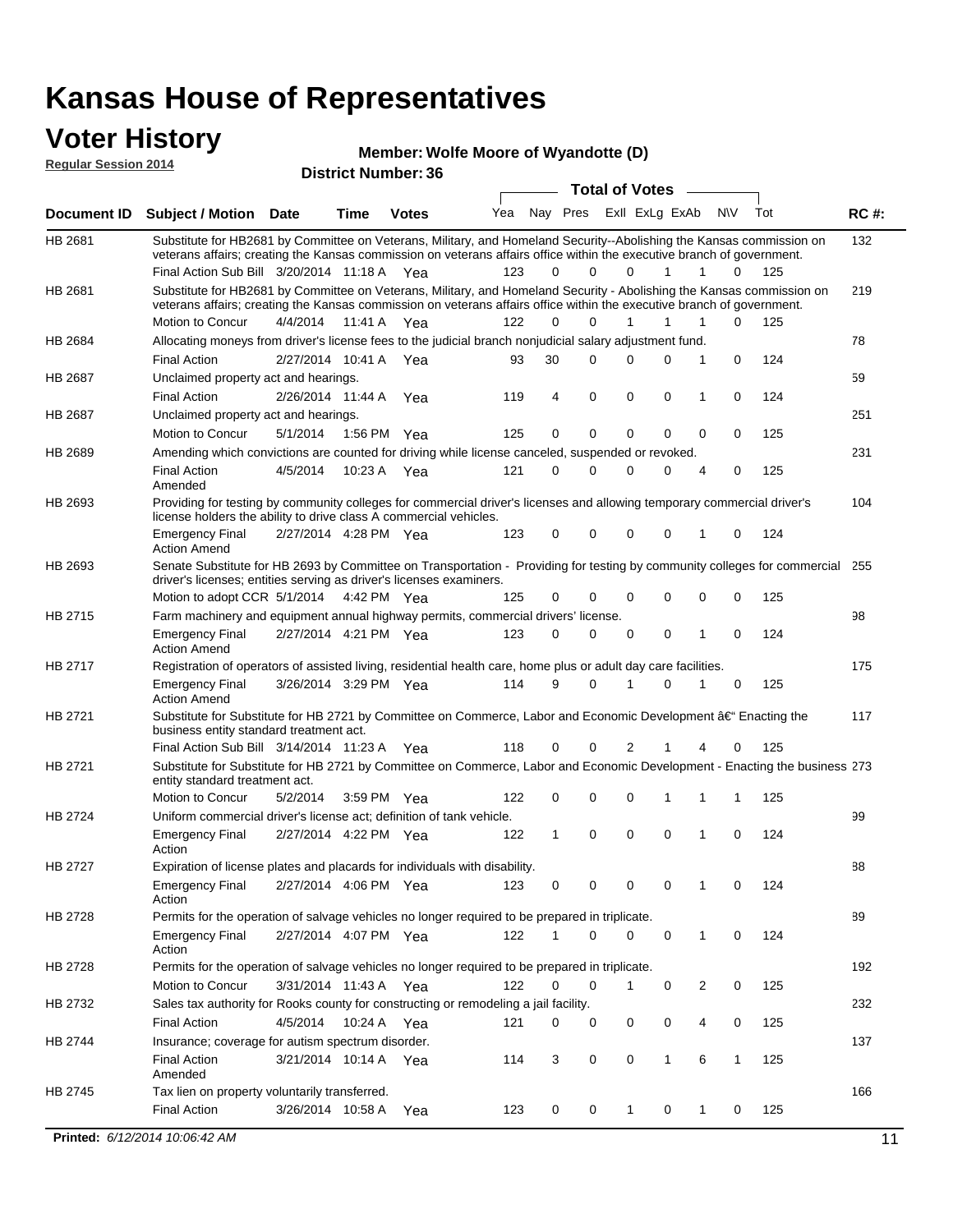### **Voter History**

**Regular Session 2014**

#### **Member: Wolfe Moore of Wyandotte (D)**

|                    |                                                                                                                                                                                                                                      |                                                           |             |           |     | <b>Total of Votes</b> |          |   |  |             |                |             |     |     |
|--------------------|--------------------------------------------------------------------------------------------------------------------------------------------------------------------------------------------------------------------------------------|-----------------------------------------------------------|-------------|-----------|-----|-----------------------|----------|---|--|-------------|----------------|-------------|-----|-----|
| <b>Document ID</b> | <b>Subject / Motion Date</b>                                                                                                                                                                                                         | Exll ExLg ExAb<br>Nav Pres<br>Yea<br>Time<br><b>Votes</b> |             | <b>NV</b> | Tot | <b>RC#:</b>           |          |   |  |             |                |             |     |     |
| HB 2755            | Repealing the sunset on the Kansas taxpayer transparency act.                                                                                                                                                                        |                                                           |             |           |     |                       |          |   |  |             |                |             |     | 140 |
|                    | <b>Final Action</b>                                                                                                                                                                                                                  | 3/24/2014 10:13 A                                         |             | Yea       | 122 | 0                     | 0        | 0 |  | 0           | 3              | 0           | 125 |     |
| HB 2767            | State child death review board.                                                                                                                                                                                                      |                                                           |             |           |     |                       |          |   |  |             |                |             |     | 167 |
|                    | <b>Final Action</b><br>Amended                                                                                                                                                                                                       | 3/26/2014 10:59 A                                         |             | Yea       | 123 | 0                     | 0        | 1 |  | $\mathbf 0$ | 1              | 0           | 125 |     |
| <b>HCR 5029</b>    | Urging the Kansas bureau of investigation to establish a blue alert system for the state of Kansas.                                                                                                                                  |                                                           |             |           |     |                       |          |   |  |             |                |             |     | 95  |
|                    | <b>Emergency Final</b><br><b>Action Amend</b>                                                                                                                                                                                        | 2/27/2014 4:15 PM Yea                                     |             |           | 121 | 2                     | 0        | 0 |  | 0           | 1              | 0           | 124 |     |
| <b>HCR 5031</b>    | Urging Congress to provide for the prompt payment of disability compensation to U.S. Veterans.                                                                                                                                       |                                                           |             |           |     |                       |          |   |  |             |                |             | 125 |     |
|                    | <b>Final Action</b>                                                                                                                                                                                                                  | 3/19/2014 11:21 A Yea                                     |             |           | 122 | $\Omega$              | $\Omega$ | 0 |  | 1           | 2              | 0           | 125 |     |
| HR 6049            | Resolution encouraging the creation of a Kansas plan for comprehensive treatment of chronic obstruction pulmonary<br>disease.                                                                                                        |                                                           |             |           |     |                       |          |   |  |             |                |             |     | 109 |
|                    | <b>Emergency Final</b><br><b>Action Amend</b>                                                                                                                                                                                        | 3/6/2014                                                  | 11:24 A     | Yea       | 120 | 0                     | 0        | 2 |  | 1           | $\overline{2}$ | $\mathbf 0$ | 125 |     |
| HR 6063            | Urging the President to extend the qualifications for the Women's Army Corps Service Medal.                                                                                                                                          |                                                           |             |           |     |                       |          |   |  |             |                |             |     | 143 |
|                    | <b>Final Action</b>                                                                                                                                                                                                                  | 3/25/2014 10:11 A Yea                                     |             |           | 123 | $\Omega$              | $\Omega$ | 1 |  | $\Omega$    | 1              | 0           | 125 |     |
| SB 40              | House Substitute for SB 40 by Committee on Corrections and Juvenile Justice †Secretary of corrections; including juvenile<br>offenders in the prison made goods act; authorizing use of correctional industries funds for payment of |                                                           |             |           |     |                       |          |   |  |             |                |             | 123 |     |
|                    | Final Action Sub Bill 3/17/2014 11:23 A Yea                                                                                                                                                                                          |                                                           |             |           | 123 | 0                     | 0        | 0 |  | $\Omega$    | 2              | 0           | 125 |     |
| SB 54              | Medical assistance recovery program; rules and regulations.                                                                                                                                                                          |                                                           |             |           |     |                       |          |   |  |             |                |             |     | 174 |
|                    | <b>Emergency Final</b><br><b>Action Amend</b>                                                                                                                                                                                        | 3/26/2014 3:28 PM Yea                                     |             |           | 95  | 28                    | 0        | 1 |  | 0           | 1              | 0           | 125 |     |
| SB 54              | Amendments to statutes regulating abortions.                                                                                                                                                                                         |                                                           |             |           |     |                       |          |   |  |             |                |             |     | 214 |
|                    | Motion to Adopt CCR 4/4/2014                                                                                                                                                                                                         |                                                           | 9:59 AM Yea |           | 112 | 11                    | 0        |   |  | $\mathbf 0$ | 1              | 0           | 125 |     |
| SB 63              | State use law; purchases by municipalities; committee sunset date and chairperson selection.                                                                                                                                         |                                                           |             |           |     |                       |          |   |  |             |                | 280         |     |     |
|                    | Motion to adopt CCR 5/2/2014                                                                                                                                                                                                         |                                                           | 8:52 PM Yea |           | 124 | 0                     | 0        | 0 |  | 0           | 1              | 0           | 125 |     |
| SB 99              | Lobbyists defined.                                                                                                                                                                                                                   |                                                           |             |           |     |                       |          |   |  |             |                |             |     | 184 |
|                    | <b>Emergency Final</b><br>Action                                                                                                                                                                                                     | 3/26/2014 3:41 PM Yea                                     |             |           | 117 | 6                     | 0        | 1 |  | 0           | 1              | 0           | 125 |     |
| SB 147             | House Substitute for SB 147 by Committee on Agriculture and Natural Resources †Amending the powers and duties of the 133<br>Kansas department of agriculture division of conservation and the state conservation commission.         |                                                           |             |           |     |                       |          |   |  |             |                |             |     |     |
|                    | Final Action Sub Bill 3/20/2014 11:19 A Yea<br>Amended                                                                                                                                                                               |                                                           |             |           | 123 | 0                     | $\Omega$ | 0 |  | 1           | 1              | 0           | 125 |     |
| SB 218             | House Substitute for SB 218 by Committee on Appropriations-Education; relating to the financing and instruction thereof;                                                                                                             |                                                           |             |           |     |                       |          |   |  |             |                |             |     | 226 |
|                    | making and concerning appropriations for the fiscal years ending June 30, 2014, and June 30, 2015, for certain agencies.<br>Final Action Sub Bill 4/4/2014                                                                           |                                                           | 6:17 PM Yea |           | 91  | 31                    | $\Omega$ | 0 |  | 1           | $\overline{2}$ | $\Omega$    | 125 |     |
|                    | Amended                                                                                                                                                                                                                              |                                                           |             |           |     |                       |          |   |  |             |                |             |     |     |
| SB 218             | House Substitute for SB 218 by Committee on Appropriations-Education; relating to the financing and instruction thereof;                                                                                                             |                                                           |             |           |     |                       |          |   |  |             |                |             |     | 237 |
|                    | making and concerning appropriations for the fiscal years ending June 30, 2014, and June 30, 2015, for certain agencies.                                                                                                             |                                                           |             |           |     |                       |          |   |  |             |                |             |     |     |
|                    | Sub Motion to Adopt 4/6/2014 12:51 A Nay                                                                                                                                                                                             |                                                           |             |           | 55  | 67                    | 0        | 0 |  | 0           | 3              | 0           | 125 |     |
| SB 231             | <b>CCR</b><br>House Substitute for SB 231 †Concerning valuation and appeals; renaming the state court of tax appeals; timing of<br>decisions.                                                                                        |                                                           |             |           |     |                       |          |   |  |             |                |             |     | 134 |
|                    | Final Action Sub Bill 3/20/2014 11:21 A Yea                                                                                                                                                                                          |                                                           |             |           | 123 | 0                     | 0        | 0 |  | 1           | 1              | 0           | 125 |     |
| SB 231             | Amended<br>House Substitute for SB 231 - Concerning valuation and appeals; renaming the state court of tax appeals; timing of<br>decisions                                                                                           |                                                           |             |           |     |                       |          |   |  |             |                |             |     | 281 |
|                    | Motion to Adopt CCR 5/2/2014                                                                                                                                                                                                         |                                                           | 8:56 PM Yea |           | 124 | 0                     | 0        | 0 |  | $\mathbf 0$ | 1              | 0           | 125 |     |
| SB 245             | House Substitute for SB 245 by Committee on Appropriations - Appropriations for FY 2014, FY 2015, and FY 2016 for the                                                                                                                |                                                           |             |           |     |                       |          |   |  |             |                |             |     | 13  |
|                    | department of corrections; capital improvement projects.<br>Final Action Sub Bill 2/13/2014 11:34 A Nay                                                                                                                              |                                                           |             |           | 79  | 41                    | 0        | 3 |  | 0           | 1              | 0           | 124 |     |
|                    | Amended                                                                                                                                                                                                                              |                                                           |             |           |     |                       |          |   |  |             |                |             |     |     |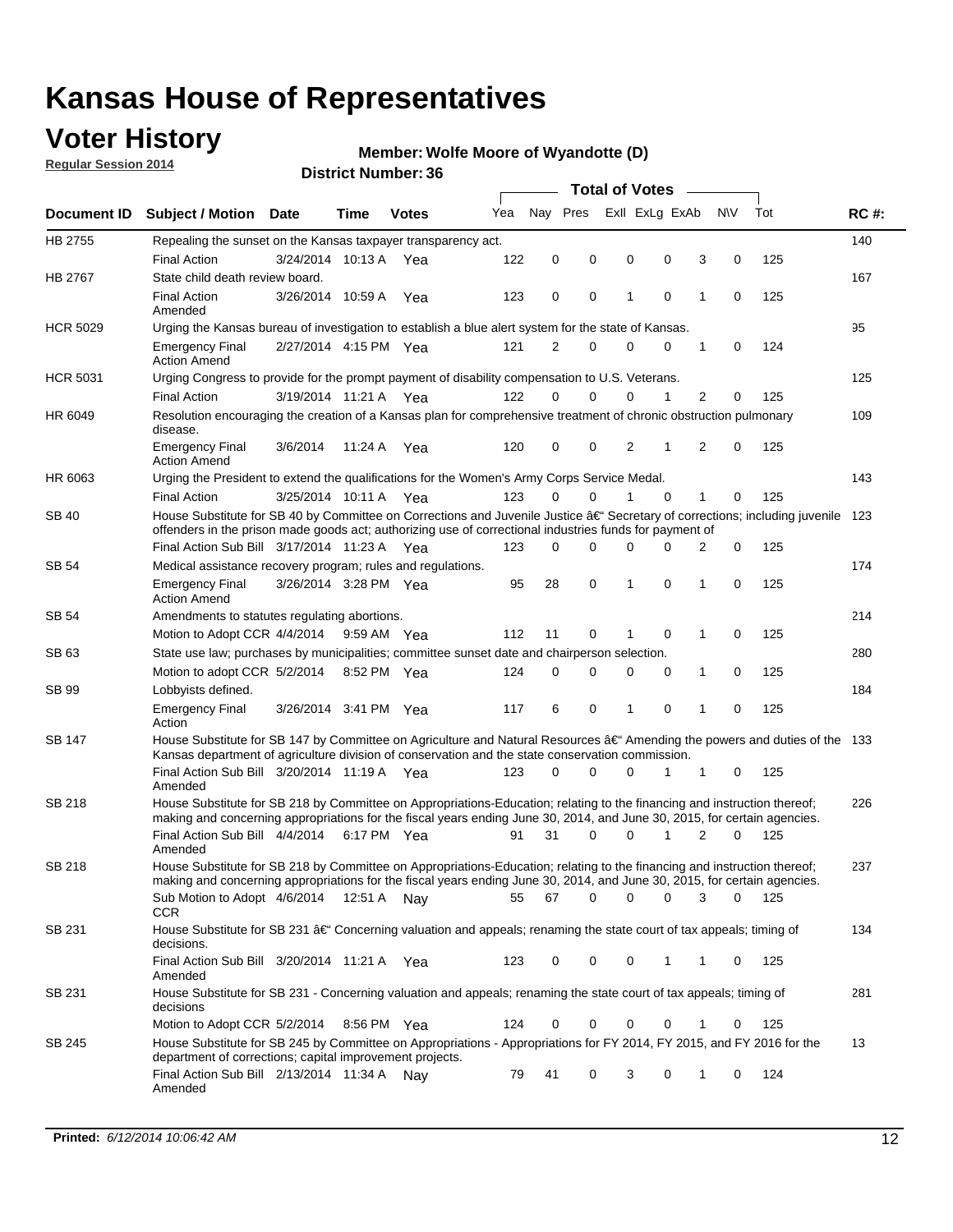### **Voter History**

#### **Member: Wolfe Moore of Wyandotte (D)**

**Regular Session 2014**

|               |                                                                                                                                                                                                                                                                                                                                                                                                                                                                                                                                                                                                                                                                                                                                                                                                                                                                          | טט. וסעוווטנו של הסוכ | <b>Total of Votes</b> |              |     |   |                         |             |   |              |             |     |             |
|---------------|--------------------------------------------------------------------------------------------------------------------------------------------------------------------------------------------------------------------------------------------------------------------------------------------------------------------------------------------------------------------------------------------------------------------------------------------------------------------------------------------------------------------------------------------------------------------------------------------------------------------------------------------------------------------------------------------------------------------------------------------------------------------------------------------------------------------------------------------------------------------------|-----------------------|-----------------------|--------------|-----|---|-------------------------|-------------|---|--------------|-------------|-----|-------------|
|               | Document ID Subject / Motion Date                                                                                                                                                                                                                                                                                                                                                                                                                                                                                                                                                                                                                                                                                                                                                                                                                                        |                       | <b>Time</b>           | <b>Votes</b> | Yea |   | Nay Pres Exll ExLg ExAb |             |   |              | <b>NV</b>   | Tot | <b>RC#:</b> |
| <b>SB 245</b> | House Substitute for SB 245 by Committee on Appropriations - Education funding; relating to mineral production; creating the<br>mineral production education fund, crediting 20% of remainder from oil and gas tax into such fund, moneys expended on<br>education; abolishing the oil and gas valuation depletion trust fund; allowing the counties to retain funds already in such<br>county's oil and gas valuation depletion trust fund; concerning school financing sources; proceeds from the tax levied by a<br>school district under authority of K.S.A. 2013 Supp. 72-6431, remitted to the state treasury to the credit of the state school<br>district finance fund not to the district's general fund; making and concerning appropriations for fiscal year 2017.<br>Motion to adopt CCR 5/1/2014<br>5:06 PM Nay<br>88<br>37<br>0<br>0<br>0<br>0<br>0<br>125 |                       |                       |              |     |   |                         |             |   |              |             |     |             |
| SB 248        | Victim notification prior to release of certain inmates.                                                                                                                                                                                                                                                                                                                                                                                                                                                                                                                                                                                                                                                                                                                                                                                                                 |                       |                       |              |     |   |                         |             |   |              |             |     | 119         |
|               | <b>Final Action</b>                                                                                                                                                                                                                                                                                                                                                                                                                                                                                                                                                                                                                                                                                                                                                                                                                                                      | 3/17/2014 11:18 A     |                       | Yea          | 122 | 0 | 0                       | 0           | 0 | 2            | 1           | 125 |             |
| SB 254        | Medical assistance recovery program; rules and regulations.                                                                                                                                                                                                                                                                                                                                                                                                                                                                                                                                                                                                                                                                                                                                                                                                              |                       |                       |              |     |   |                         |             |   |              |             |     | 179         |
|               | <b>Emergency Final</b><br>Action                                                                                                                                                                                                                                                                                                                                                                                                                                                                                                                                                                                                                                                                                                                                                                                                                                         | 3/26/2014 3:34 PM Yea |                       |              | 123 | 0 | $\mathbf 0$             | 1           | 0 | 1            | $\mathbf 0$ | 125 |             |
| SB 256        | Attorney general; costs in criminal appeals.                                                                                                                                                                                                                                                                                                                                                                                                                                                                                                                                                                                                                                                                                                                                                                                                                             |                       |                       |              |     |   |                         |             |   |              |             |     | 147         |
|               | <b>Final Action</b><br>Amended                                                                                                                                                                                                                                                                                                                                                                                                                                                                                                                                                                                                                                                                                                                                                                                                                                           | 3/25/2014 10:16 A     |                       | Yea          | 119 | 4 | 0                       | 1           | 0 | 1            | 0           | 125 |             |
| SB 256        | Amending the crime of mistreatment of a dependent adult; creating the crime of mistreatment of an elder person; amending<br>the crime of unlawful sexual relations; amending provisions relating to appearance bonds and surety regulation; amending<br>violations of the Kansas racketeer influenced and corrupt organization act; also concerning the attorney general, costs in<br>criminal appeals.                                                                                                                                                                                                                                                                                                                                                                                                                                                                  |                       |                       |              |     |   |                         |             |   |              |             |     | 236         |
|               | Motion to Adopt CCR 4/5/2014                                                                                                                                                                                                                                                                                                                                                                                                                                                                                                                                                                                                                                                                                                                                                                                                                                             |                       | 6:52 PM Yea           |              | 118 | 4 | 0                       | 0           | 0 | 3            | 0           | 125 |             |
| SB 258        | Amending the juvenile statute of limitations to match adult time limitations for sex crimes.                                                                                                                                                                                                                                                                                                                                                                                                                                                                                                                                                                                                                                                                                                                                                                             |                       |                       |              |     |   |                         |             |   |              |             |     | 135         |
|               | <b>Final Action</b><br>Amended                                                                                                                                                                                                                                                                                                                                                                                                                                                                                                                                                                                                                                                                                                                                                                                                                                           | 3/20/2014 11:21 A Yea |                       |              | 123 | 0 | 0                       | 0           | 1 | 1            | 0           | 125 |             |
| SB 258        | Relating to issuance of certificates of birth resulting in stillbirth.                                                                                                                                                                                                                                                                                                                                                                                                                                                                                                                                                                                                                                                                                                                                                                                                   |                       |                       |              |     |   |                         |             |   |              |             |     | 259         |
|               | Motion to Adopt CCR 5/1/2014                                                                                                                                                                                                                                                                                                                                                                                                                                                                                                                                                                                                                                                                                                                                                                                                                                             |                       | 5:12 PM Yea           |              | 121 | 4 | 0                       | 0           | 0 | 0            | 0           | 125 |             |
| SB 263        | Establishing the military funeral honors fund under the adjutant general's office.                                                                                                                                                                                                                                                                                                                                                                                                                                                                                                                                                                                                                                                                                                                                                                                       |                       |                       |              |     |   |                         |             |   |              |             |     | 148         |
|               | <b>Final Action</b><br>Amended                                                                                                                                                                                                                                                                                                                                                                                                                                                                                                                                                                                                                                                                                                                                                                                                                                           | 3/25/2014 10:17 A Yea |                       |              | 123 | 0 | 0                       | 1           | 0 | $\mathbf{1}$ | 0           | 125 |             |
| SB 263        | Veterans and military matters; military honors fund; death gratuity; disabled veterans preference, state jobs and contracts;<br>schools on military reservations, funding.                                                                                                                                                                                                                                                                                                                                                                                                                                                                                                                                                                                                                                                                                               |                       |                       |              |     |   |                         |             |   |              |             |     | 256         |
|               | Motion to adopt CCR 5/1/2014 4:47 PM Yea                                                                                                                                                                                                                                                                                                                                                                                                                                                                                                                                                                                                                                                                                                                                                                                                                                 |                       |                       |              | 124 | 0 | 0                       | $\mathbf 0$ | 0 | 0            | 1           | 125 |             |
| SB 265        | Income definition for Homestead Refund eligibility.                                                                                                                                                                                                                                                                                                                                                                                                                                                                                                                                                                                                                                                                                                                                                                                                                      |                       |                       |              |     |   |                         |             |   |              |             |     | 113         |
|               | <b>Final Action</b><br>Amended                                                                                                                                                                                                                                                                                                                                                                                                                                                                                                                                                                                                                                                                                                                                                                                                                                           | 3/13/2014 11:23 A Yea |                       |              | 121 | 0 | 0                       | 1           | 1 | 2            | 0           | 125 |             |
| SB 265        | Definition of income for homestead refund and SAFESR eligibility; income tax credits for adoption expenses and expenses to<br>make dwelling or facility accessible to persons with a disability; income tax deductions, self-employment taxes, expenses<br>related to organ donations, net gain on the sale of certain livestock; withholding, non-resident pass-through entity income;<br>Kansas taxpayer transparency act, sunset; sales tax exemptions.<br>Motion to Adopt CCR 4/4/2014<br>122<br>0<br>2<br>6:29 PM Yea<br>0<br>0<br>1<br>0                                                                                                                                                                                                                                                                                                                           |                       |                       |              |     |   |                         |             |   |              |             | 125 | 227         |
| SB 266        | Mineral severance tax return file date.                                                                                                                                                                                                                                                                                                                                                                                                                                                                                                                                                                                                                                                                                                                                                                                                                                  |                       |                       |              |     |   |                         |             |   |              |             |     | 114         |
|               | <b>Final Action</b><br>Amended                                                                                                                                                                                                                                                                                                                                                                                                                                                                                                                                                                                                                                                                                                                                                                                                                                           | 3/13/2014 11:24 A     |                       | Yea          | 121 | 0 | 0                       | 1           | 1 | 2            | 0           | 125 |             |
| SB 266        | Severance tax return and payment dates; sales tax authority for Rooks county; property tax exemptions for certain donations<br>of land to the state and for amateur-built aircraft; sales tax exemptions for surface mining equipment and certain charitable<br>organizations.                                                                                                                                                                                                                                                                                                                                                                                                                                                                                                                                                                                           |                       |                       |              |     |   |                         |             |   |              |             |     | 266         |
|               | Motion to Adopt CCR 5/2/2014                                                                                                                                                                                                                                                                                                                                                                                                                                                                                                                                                                                                                                                                                                                                                                                                                                             |                       | $3:19 \text{ PM}$ Yea |              | 122 | 1 | 0                       | 0           | 1 | 1            | 0           | 125 |             |
| SB 267        | Insurance; excluding real estate from acceptable security deposits with the commissioner and requiring original handwritten<br>signatures on deposit forms.                                                                                                                                                                                                                                                                                                                                                                                                                                                                                                                                                                                                                                                                                                              |                       |                       |              |     |   |                         |             |   |              |             |     | 144         |
|               | <b>Final Action</b>                                                                                                                                                                                                                                                                                                                                                                                                                                                                                                                                                                                                                                                                                                                                                                                                                                                      | 3/25/2014 10:12 A     |                       | Yea          | 123 | 0 | 0                       | 1           | 0 | $\mathbf{1}$ | 0           | 125 |             |
| SB 268        | Insurance; Risk-based capital requirements.                                                                                                                                                                                                                                                                                                                                                                                                                                                                                                                                                                                                                                                                                                                                                                                                                              |                       |                       |              |     |   |                         |             |   |              |             |     | 145         |
|               | <b>Final Action</b>                                                                                                                                                                                                                                                                                                                                                                                                                                                                                                                                                                                                                                                                                                                                                                                                                                                      | 3/25/2014 10:13 A     |                       | Yea          | 123 | 0 | 0                       | 1           | 0 | $\mathbf{1}$ | 0           | 125 |             |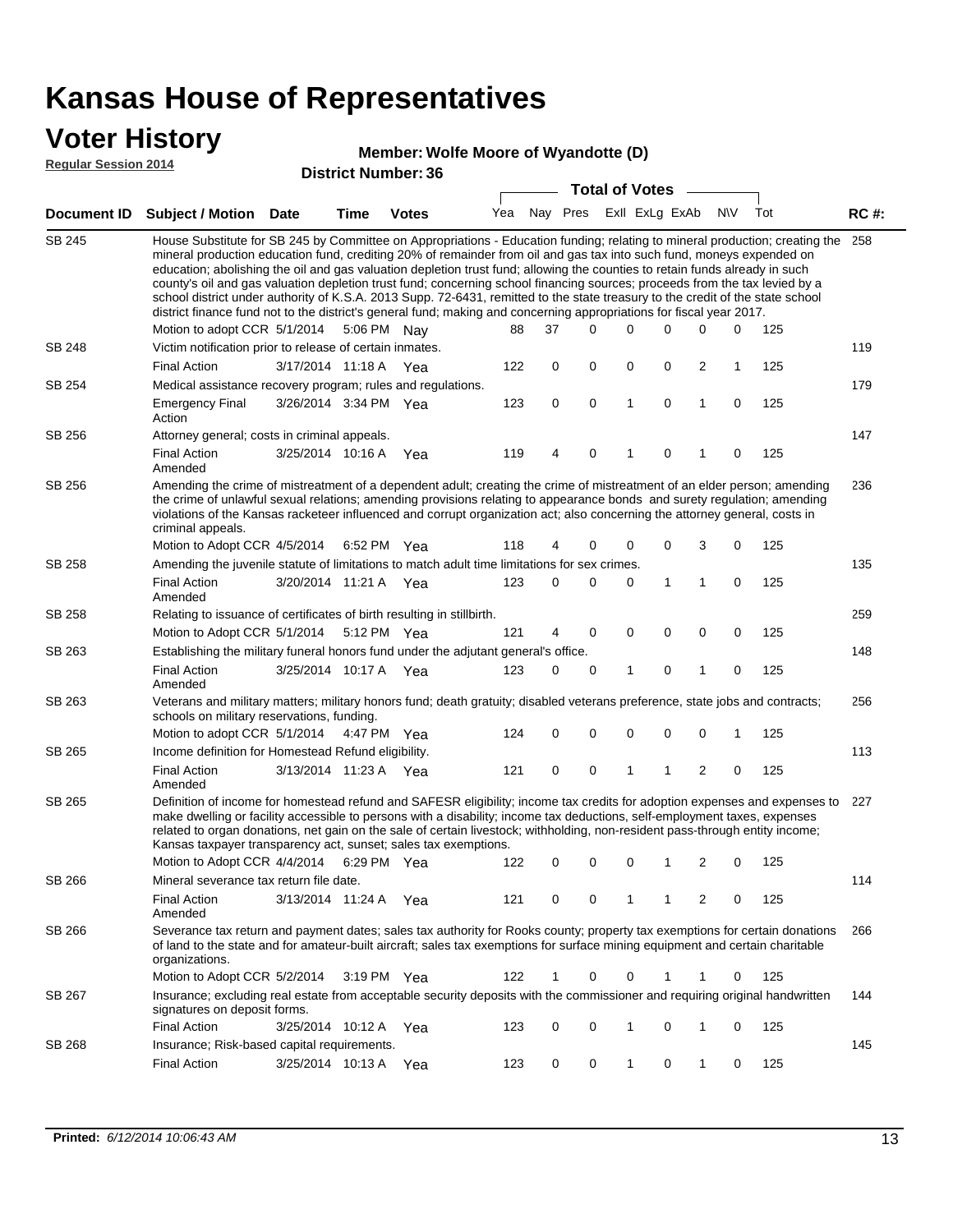### **Voter History**

**Regular Session 2014**

#### **Member: Wolfe Moore of Wyandotte (D)**

|               |                                                                                                                                                                                    |                       |      |              |     | <b>Total of Votes</b> |             |                |              |   |             |     |             |  |
|---------------|------------------------------------------------------------------------------------------------------------------------------------------------------------------------------------|-----------------------|------|--------------|-----|-----------------------|-------------|----------------|--------------|---|-------------|-----|-------------|--|
| Document ID   | <b>Subject / Motion Date</b>                                                                                                                                                       |                       | Time | <b>Votes</b> | Yea | Nay Pres              |             | Exll ExLg ExAb |              |   | N\V         | Tot | <b>RC#:</b> |  |
| SB 271        | Amending the Kansas medicaid fraud control act.                                                                                                                                    |                       |      |              |     |                       |             |                |              |   |             |     | 176         |  |
|               | <b>Emergency Final</b><br><b>Action Amend</b>                                                                                                                                      | 3/26/2014 3:30 PM Yea |      |              | 123 | 0                     | 0           | 1              | 0            | 1 | $\mathbf 0$ | 125 |             |  |
| SB 271        | Amending the Kansas medicaid fraud control act.                                                                                                                                    |                       |      |              |     |                       |             |                |              |   |             |     | 228         |  |
|               | Motion to Adopt CCR 4/4/2014 6:33 PM Yea                                                                                                                                           |                       |      |              | 122 | 0                     | 0           | 0              | 1            | 2 | 0           | 125 |             |  |
| SB 272        | Eliminating the 3% limit on controlled shooting area acreage in a county.                                                                                                          |                       |      |              |     |                       |             |                |              |   |             |     | 149         |  |
|               | <b>Final Action</b>                                                                                                                                                                | 3/25/2014 10:19 A Yea |      |              | 123 | 0                     | 0           | 1              | 0            | 1 | $\mathbf 0$ | 125 |             |  |
| SB 273        | House Substitute for SB 273 by Committee on Transportation †Commercial vehicles; regulation and registration thereof.                                                              |                       |      |              |     |                       |             |                |              |   |             |     | 168         |  |
|               | Final Action Sub Bill 3/26/2014 11:00 A Yea<br>Amended                                                                                                                             |                       |      |              | 122 | 1                     | 0           | 1              | 0            | 1 | 0           | 125 |             |  |
| SB 273        | Regulation of commercial motor vehicles; exemption from rules and regulations of the Kansas corporation commission.                                                                |                       |      |              |     |                       |             |                |              |   |             |     | 265         |  |
|               | Motion to Adopt CCR 5/2/2014 3:10 PM Yea                                                                                                                                           |                       |      |              | 101 | 22                    | 0           | 0              | 1            | 1 | 0           | 125 |             |  |
| SB 274        | Political action committees, legislative leadership.                                                                                                                               |                       |      |              |     |                       |             |                |              |   |             |     | 169         |  |
|               | <b>Final Action</b><br>Amended                                                                                                                                                     | 3/26/2014 11:01 A Yea |      |              | 108 | 15                    | 0           | -1             | 0            | 1 | 0           | 125 |             |  |
| <b>SB 278</b> | Establishing the state board of veterinary examiners within the animal health division of the Kansas department of agriculture<br>for a two-year period.                           |                       |      |              |     |                       |             |                |              |   |             |     |             |  |
|               | <b>Final Action</b>                                                                                                                                                                | 3/19/2014 11:24 A     |      | Yea          | 122 | 0                     | 0           | 0              | 1            | 2 | 0           | 125 |             |  |
| SB 284        | Amending the Kansas 911 act.                                                                                                                                                       |                       |      |              |     |                       |             |                |              |   |             |     | 124         |  |
|               | <b>Final Action</b>                                                                                                                                                                | 3/17/2014 11:24 A     |      | Yea          | 121 | $\overline{2}$        | $\mathbf 0$ | $\mathbf 0$    | $\mathbf 0$  | 2 | 0           | 125 |             |  |
| SB 285        | Optometrists; prohibition against limiting payment for covered services to insurance plan amounts.                                                                                 |                       |      |              |     |                       |             |                |              |   |             |     | 150         |  |
|               | <b>Final Action</b><br>Amended                                                                                                                                                     | 3/25/2014 10:20 A     |      | Yea          | 123 | 0                     | 0           | $\mathbf{1}$   | 0            | 1 | 0           | 125 |             |  |
| SB 286        | Extending sunset date on certain agriculture fees from July 1, 2015, to July 1, 2019.                                                                                              |                       |      |              |     |                       |             |                |              |   |             |     | 151         |  |
|               | <b>Final Action</b><br>Amended                                                                                                                                                     | 3/25/2014 10:23 A Yea |      |              | 76  | 47                    | 0           | $\mathbf{1}$   | 0            | 1 | 0           | 125 |             |  |
| SB 286        | Agriculture; extending sunset date on certain agriculture fees from July 1, 2015, to July 1, 2018; national day of the cowboy;<br>establishing the local food and farm task force. |                       |      |              |     |                       |             |                |              |   |             |     | 264         |  |
|               | Motion to adopt CCR 5/2/2014 3:04 PM Yea                                                                                                                                           |                       |      |              | 102 | 21                    | 0           | 0              | 1            | 1 | 0           | 125 |             |  |
| SB 306        | Modernizing certain insurance laws to allow use of additional investments.                                                                                                         |                       |      |              |     |                       |             |                |              |   |             |     | 173         |  |
|               | <b>Emergency Final</b><br>Action                                                                                                                                                   | 3/26/2014 3:26 PM Yea |      |              | 123 | 0                     | 0           | 1              | $\mathbf 0$  | 1 | 0           | 125 |             |  |
| <b>SB 308</b> | Updating the Kansas no-call act.                                                                                                                                                   |                       |      |              |     |                       |             |                |              |   |             |     | 138         |  |
|               | <b>Final Action</b>                                                                                                                                                                | 3/21/2014 10:15 A     |      | Yea          | 117 | 0                     | 0           | 0              | $\mathbf{1}$ | 6 | 1           | 125 |             |  |
| SB 309        | Health insurance coverage for qualified professional associations.                                                                                                                 |                       |      |              |     |                       |             |                |              |   |             |     | 182         |  |
|               | <b>Emergency Final</b><br>Action                                                                                                                                                   | 3/26/2014 3:38 PM Yea |      |              | 122 | 1                     | 0           | 1              | 0            | 1 | 0           | 125 |             |  |
| SB 310        | Grand juries; crimes to consider; amendment of indictment.                                                                                                                         |                       |      |              |     |                       |             |                |              |   |             |     | 180         |  |
|               | <b>Emergency Final</b><br>Action                                                                                                                                                   | 3/26/2014 3:35 PM Yea |      |              | 122 | 1                     | 0           | 1              | 0            | 1 | 0           | 125 |             |  |
| SB 311        | Increasing the noneconomic damages cap and changing rules related to expert evidence.                                                                                              |                       |      |              |     |                       |             |                |              |   |             |     | 142         |  |
|               | <b>Final Action</b><br>Amended                                                                                                                                                     | 3/24/2014 10:17 A Yea |      |              | 119 | 3                     | $\Omega$    | 0              | 0            | 3 | 0           | 125 |             |  |
| SB 311        | Increasing the noneconomic damages cap, changing rules related to expert evidence and repealing statutes pertaining to<br>collateral source benefits.                              |                       |      |              |     |                       |             |                |              |   |             |     | 203         |  |
|               | Motion to adopt CCR 4/3/2014 6:15 PM Yea                                                                                                                                           |                       |      |              | 120 | 4                     | 0           | 0              | 0            | 1 | 0           | 125 |             |  |
| SB 321        | Return of premiums separate from notice of denial of coverage.                                                                                                                     |                       |      |              |     |                       |             |                |              |   |             |     | 146         |  |
|               | <b>Final Action</b>                                                                                                                                                                | 3/25/2014 10:15 A Yea |      |              | 123 | 0                     | 0           | 1              | 0            | 1 | 0           | 125 |             |  |
| SB 329        | Clarifying court orders relating to parents in juvenile offender cases.<br><b>Final Action</b><br>Amended                                                                          | 3/20/2014 11:23 A Yea |      |              | 123 | 0                     | 0           | 0              | 1            | 1 | 0           | 125 | 136         |  |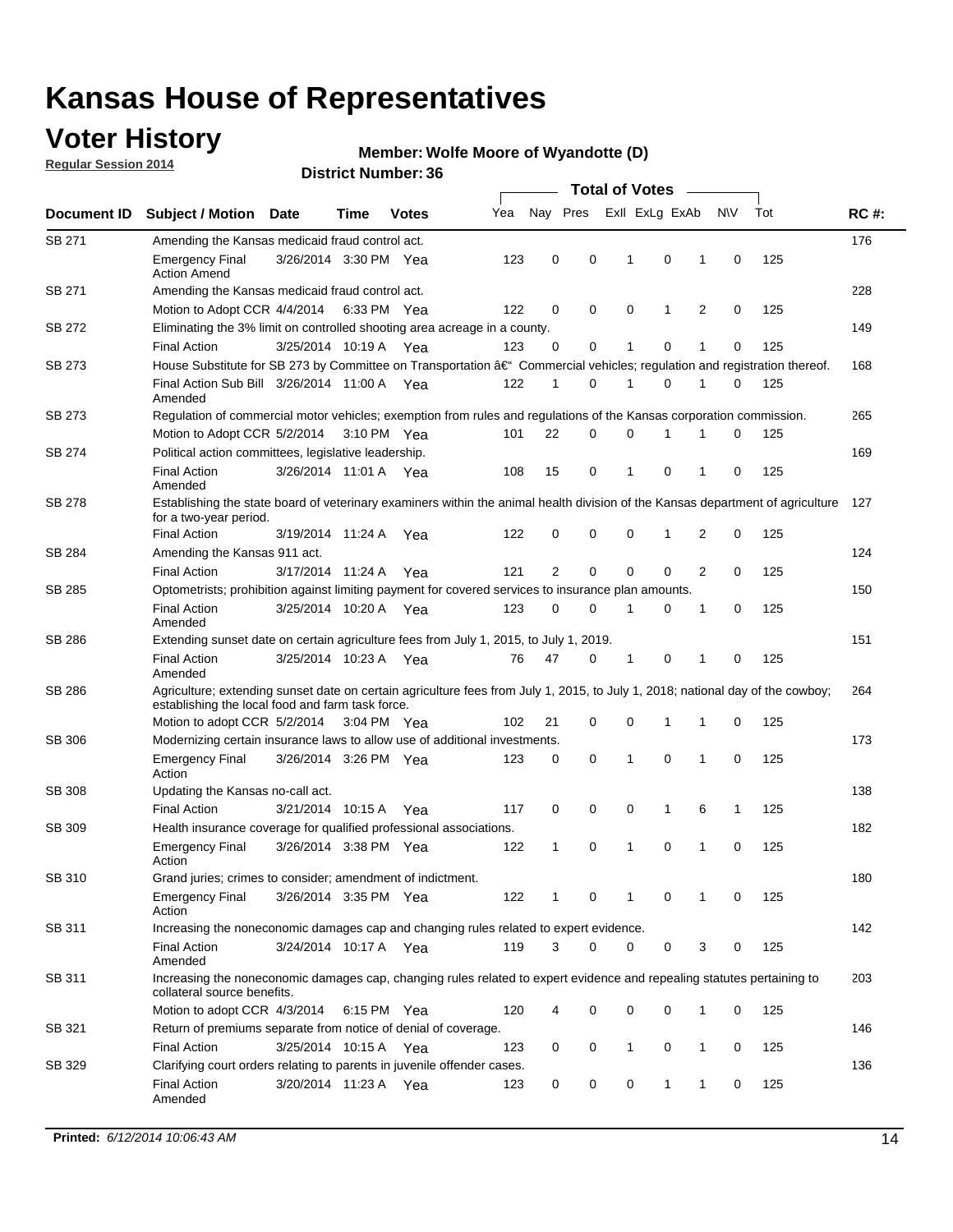### **Voter History**

**Regular Session 2014**

#### **Member: Wolfe Moore of Wyandotte (D)**

|                 |                                                                                                                                                                    | <b>Total of Votes</b> |             |              |     |              |          |  |              |                |          |   |     |             |  |  |  |  |  |  |  |  |
|-----------------|--------------------------------------------------------------------------------------------------------------------------------------------------------------------|-----------------------|-------------|--------------|-----|--------------|----------|--|--------------|----------------|----------|---|-----|-------------|--|--|--|--|--|--|--|--|
| Document ID     | <b>Subject / Motion Date</b>                                                                                                                                       |                       | Time        | <b>Votes</b> | Yea |              | Nay Pres |  |              | Exll ExLg ExAb | N\V      |   | Tot | <b>RC#:</b> |  |  |  |  |  |  |  |  |
| SB 329          | Clarifying court orders relating to parents in juvenile offender cases and changing the statute of limitations on certain juvenile<br>offenses.                    |                       |             |              |     |              |          |  |              |                |          |   |     | 242         |  |  |  |  |  |  |  |  |
|                 | Motion to adopt CCR 4/30/2014 3:23 PM Yea                                                                                                                          |                       |             |              | 122 | 1            | 0        |  | 1            | -1             | 0        | 0 | 125 |             |  |  |  |  |  |  |  |  |
| SB 344          | Special permits, oversized loads, transportation of hay or feed stuffs.                                                                                            |                       |             |              |     |              |          |  |              |                |          |   |     | 152         |  |  |  |  |  |  |  |  |
|                 | <b>Final Action</b><br>Amended                                                                                                                                     | 3/25/2014 10:24 A     |             | Yea          | 122 | $\mathbf{1}$ | 0        |  | 1            | 0              | 1        | 0 | 125 |             |  |  |  |  |  |  |  |  |
| SB 349          | Boiler safety act; deputy inspectors.                                                                                                                              |                       |             |              |     |              |          |  |              |                |          |   |     | 128         |  |  |  |  |  |  |  |  |
|                 | <b>Final Action</b><br>Amended                                                                                                                                     | 3/19/2014 11:25 A     |             | Yea          | 119 | 3            | 0        |  | $\mathbf 0$  | -1             | 2        | 0 | 125 |             |  |  |  |  |  |  |  |  |
| SB 349          | Board of technical professions; recodification of professions and scope of practice, other; boiler safety act, deputy<br>inspectors.                               |                       |             |              |     |              |          |  |              |                |          |   | 215 |             |  |  |  |  |  |  |  |  |
|                 | Motion to Adopt CCR 4/4/2014                                                                                                                                       |                       | 10:02 A     | Yea          | 112 | 11           | 0        |  | 1            | $\mathbf 0$    | 1        | 0 | 125 |             |  |  |  |  |  |  |  |  |
| SB 351          | Vehicle identification numbers; penalties; damages.                                                                                                                |                       |             |              |     |              |          |  |              |                |          |   |     | 153         |  |  |  |  |  |  |  |  |
|                 | <b>Final Action</b>                                                                                                                                                | 3/25/2014 10:25 A     |             | Yea          | 123 | 0            | 0        |  | 1            | 0              | 1        | 0 | 125 |             |  |  |  |  |  |  |  |  |
| SB 357          | Increasing the number of allowable hunter education deferrals.                                                                                                     |                       |             |              |     |              |          |  |              |                |          |   |     | 154         |  |  |  |  |  |  |  |  |
|                 | <b>Final Action</b><br>Amended                                                                                                                                     | 3/25/2014 10:26 A     |             | Nav          | 97  | 26           | 0        |  | 1            | $\mathbf 0$    | 1        | 0 | 125 |             |  |  |  |  |  |  |  |  |
| SB 357          | Authorizing land purchases by the state; amending process state uses to address seized wildlife; increasing the number of<br>allowable hunter education deferrals. |                       |             |              |     |              |          |  |              |                |          |   |     | 275         |  |  |  |  |  |  |  |  |
|                 | Motion to Adopt CCR 5/2/2014                                                                                                                                       |                       | 7:53 PM Yea |              | 113 | 11           | 0        |  | 0            | $\mathbf 0$    | 1        | 0 | 125 |             |  |  |  |  |  |  |  |  |
| SB 359          | Relating to asbestos-related liability.                                                                                                                            |                       |             |              |     |              |          |  |              |                | 177      |   |     |             |  |  |  |  |  |  |  |  |
|                 | <b>Emergency Final</b><br>Action                                                                                                                                   | 3/26/2014 3:32 PM     |             | Nav          | 94  | 29           | 0        |  | $\mathbf{1}$ | 0              | 1        | 0 | 125 |             |  |  |  |  |  |  |  |  |
| SB 367          | Creating the student data privacy act.                                                                                                                             |                       |             |              |     |              |          |  |              |                |          |   |     | 186         |  |  |  |  |  |  |  |  |
|                 | <b>Emergency Final</b><br><b>Action Amend</b>                                                                                                                      | 3/26/2014 3:43 PM Yea |             |              | 119 | 4            | 0        |  | 1            | 0              | 1        | 0 | 125 |             |  |  |  |  |  |  |  |  |
| SB 367          | Creating the student data privacy act.                                                                                                                             |                       |             |              |     |              |          |  |              |                |          |   |     | 245         |  |  |  |  |  |  |  |  |
|                 | Motion to adopt CCR 4/30/2014 3:41 PM Yea                                                                                                                          |                       |             |              | 123 | 0            | $\Omega$ |  | 1            | 1              | $\Omega$ | 0 | 125 |             |  |  |  |  |  |  |  |  |
| SB 371          | Amending employment security law regarding disposition of penalty funds and disclosure of confidential information.                                                |                       |             |              |     |              |          |  |              |                |          |   |     | 129         |  |  |  |  |  |  |  |  |
|                 | <b>Final Action</b>                                                                                                                                                | 3/19/2014 11:27 A     |             | Nav          | 90  | 32           | 0        |  | 0            | 1              | 2        | 0 | 125 |             |  |  |  |  |  |  |  |  |
| SB 372          | Amending the shared work unemployment compensation program; layoff aversion.                                                                                       |                       |             |              |     |              |          |  |              |                |          |   |     | 155         |  |  |  |  |  |  |  |  |
|                 | <b>Final Action</b>                                                                                                                                                | 3/25/2014 10:28 A     |             | Yea          | 123 | 0            | 0        |  | $\mathbf{1}$ | 0              | 1        | 0 | 125 |             |  |  |  |  |  |  |  |  |
| SB 402          | Amending statutes related to the Kansas criminal justice information system committee.                                                                             |                       |             |              |     |              |          |  |              |                |          |   |     | 178         |  |  |  |  |  |  |  |  |
|                 | <b>Emergency Final</b><br>Action                                                                                                                                   | 3/26/2014 3:33 PM Yea |             |              | 123 | 0            | 0        |  | 1            | 0              | 1        | 0 | 125 |             |  |  |  |  |  |  |  |  |
| SB 423          | Authorizing Department of Administration to sell Landon and Eisenhower state office buildings.                                                                     |                       |             |              |     |              |          |  |              |                |          |   |     | 233         |  |  |  |  |  |  |  |  |
|                 | <b>Final Action</b><br>Amended                                                                                                                                     | 4/5/2014              | 10:28 A     | Nay          | 66  | 55           | 0        |  | 0            | 0              | 4        | 0 | 125 |             |  |  |  |  |  |  |  |  |
| SB 424          | Amending the statutory requirements for a valid hospital lien.                                                                                                     |                       |             |              |     |              |          |  |              |                |          |   |     | 183         |  |  |  |  |  |  |  |  |
|                 | <b>Emergency Final</b><br>Action                                                                                                                                   | 3/26/2014 3:39 PM Yea |             |              | 115 | 8            | 0        |  | $\mathbf{1}$ | 0              | 1        | 0 | 125 |             |  |  |  |  |  |  |  |  |
| <b>SCR 1618</b> | Substitute for SCR 1618 by Committee on Federal and State Affairs -- State constitutional amendment authorizing raffles.                                           |                       |             |              |     |              |          |  |              |                |          |   |     | 170         |  |  |  |  |  |  |  |  |
|                 | Final Action Sub Bill 3/26/2014 11:06 A Yea                                                                                                                        |                       |             |              | 102 | 19           | 2        |  | 1            | 0              | 1        | 0 | 125 |             |  |  |  |  |  |  |  |  |
| <b>SCR 1620</b> | Port authority; creation in Stafford, Kansas.                                                                                                                      |                       |             |              |     |              |          |  |              |                |          |   |     | 234         |  |  |  |  |  |  |  |  |
|                 | <b>Final Action</b>                                                                                                                                                | 4/5/2014              | 10:29 A     | Yea          | 121 | 0            | 0        |  | 0            | 0              | 4        | 0 | 125 |             |  |  |  |  |  |  |  |  |